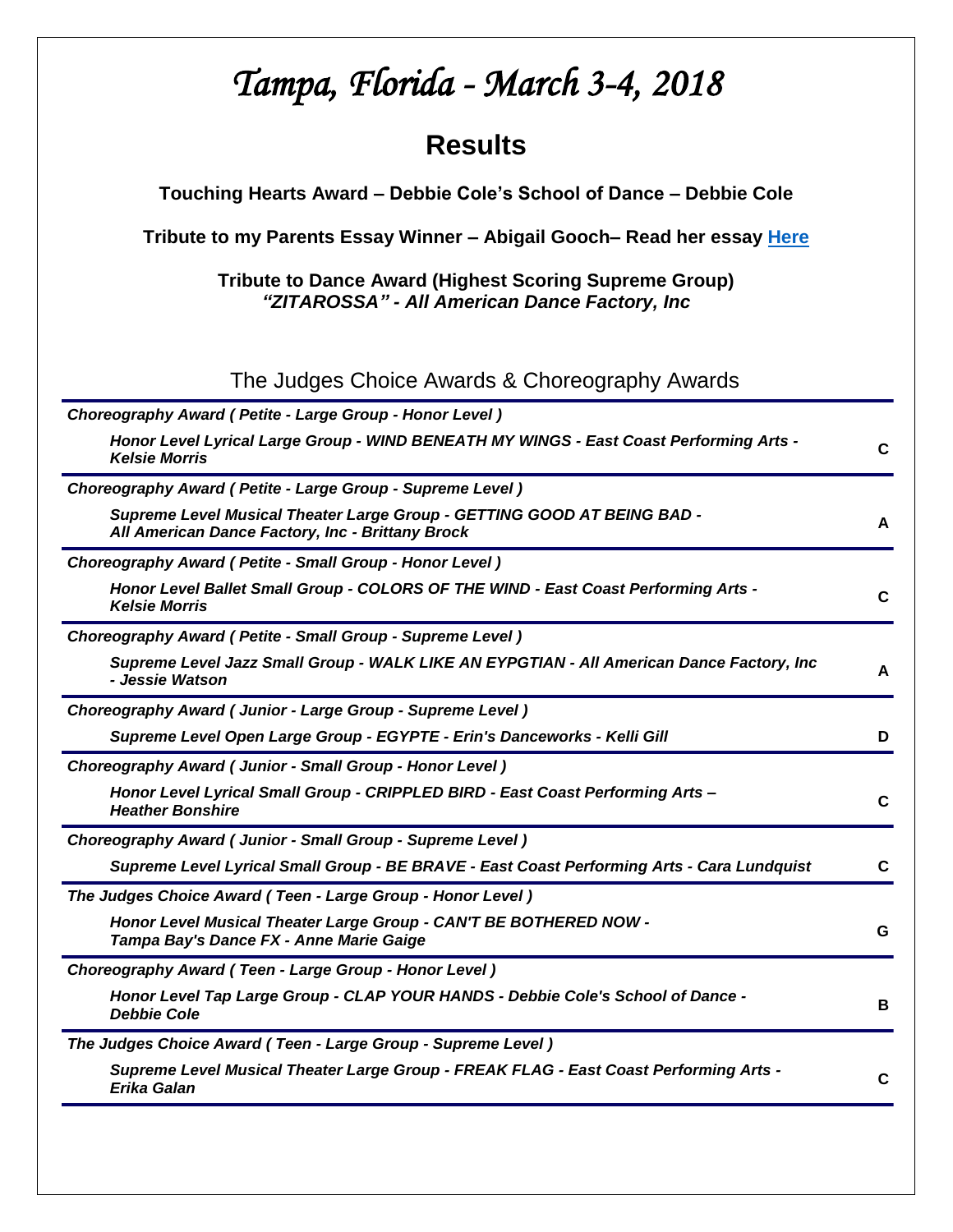| Choreography Award (Teen - Large Group - Supreme Level)                                                          |   |
|------------------------------------------------------------------------------------------------------------------|---|
| Supreme Level Contemporary Large Group - STUBBORN LOVE - East Coast Performing Arts -<br><b>Heather Bonshire</b> | C |
| Choreography Award (Teen - Small Group - Honor Level)                                                            |   |
| Honor Level Tap Small Group - DRUMLINE - Suncoast School of the Arts - Marcy Rodriguez                           | F |
| Choreography Award (Teen - Small Group - Supreme Level)                                                          |   |
| Supreme Level Contemporary Small Group - MAGNUS - All American Dance Factory, Inc -<br><b>Giselle Durand</b>     | A |
| Choreography Award (Senior - Large Group - Supreme Level)                                                        |   |
| Supreme Level Open Large Group - ZITAROSSA - All American Dance Factory, Inc -<br><b>Andy Pellick</b>            | A |
| Choreography Award (Senior - Small Group - Honor Level)                                                          |   |
| Honor Level Contemporary Small Group - EXPECTATIONS - Tampa Bay's Dance FX -<br><b>Anne Marie Gaige</b>          | G |
| Choreography Award (Senior - Small Group - Supreme Level)                                                        |   |
| Supreme Level Open Small Group - HEARTLESS - All American Dance Factory, Inc -<br><b>Andy Pellick</b>            | A |
|                                                                                                                  |   |
|                                                                                                                  |   |

## **Saturday, March 3, 2018**

#### **Petite Solo Honor Level**

**1st Place - Kaylie Stewart - Lyrical - Extensions Dance Studio**

**2nd Place - Annalyse Coley - Jazz - East Coast Performing Arts**

**3rd Place - Kate Bowman - Jazz - Tampa Bay's Dance FX**

**4th Place - Mariah Dupree - Jazz - Extensions Dance Studio**

**5th Place - Isabelle Brightman - Lyrical - Debbie Cole's School of Dance**

**6th Place - Briana Comer - Lyrical - Extensions Dance Studio**

**7th Place - Elena Lopez - Lyrical - Extensions Dance Studio**

**8th Place - Kimberly Cossey - Jazz - Tampa Bay's Dance FX**

**9th Place - Katelynn McCarthy - Tap - Suncoast School of the Arts**

## **Petite Solo Supreme Level**

**1st Place - Ava Rodriquez - Jazz - All American Dance Factory, Inc**

**2nd Place - Cassidy Bernstein - Jazz - All American Dance Factory, Inc**

**3rd Place - Megan Deweese - Musical Theater - All American Dance Factory, Inc**

**4th Place - Liliana Haywood - Open - All American Dance Factory, Inc**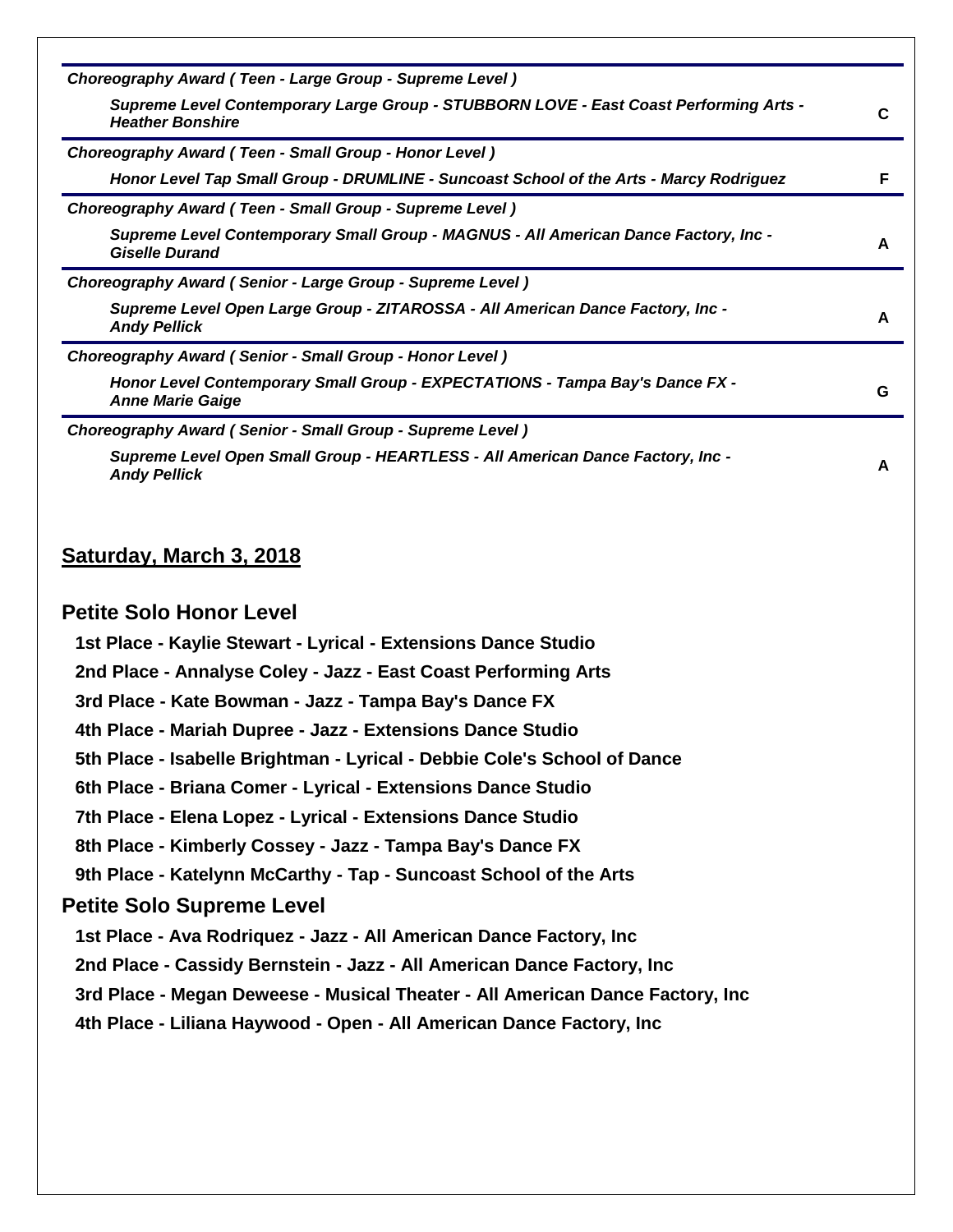## **Honor Level Special Awards**

**Miss Tribute 2nd Runner Up (Petite) Kate Bowman - Tampa Bay's Dance FX Miss Tribute 1st Runner Up (Petite) Mariah Dupree - Extensions Dance Studio Miss Tribute Winner (Petite) Annalyse Coley - East Coast Performing Arts Costume 2nd Runner Up (Petite) Briana Comer - Extensions Dance Studio Costume 1st Runner Up (Petite) Kaylie Stewart - Extensions Dance Studio Costume Winner (Petite) Elena Lopez - Extensions Dance Studio**

## **Supreme Level Special Awards**

**Miss Tribute 2nd Runner Up (Petite) Megan Deweese - All American Dance Factory, Inc Miss Tribute 1st Runner Up (Petite) Cassidy Bernstein - All American Dance Factory, Inc Miss Tribute Winner (Petite) Ava Rodriquez - All American Dance Factory, Inc Costume 2nd Runner Up (Petite) Cassidy Bernstein - All American Dance Factory, Inc Costume 1st Runner Up (Petite) Ava Rodriquez - All American Dance Factory, Inc Costume Winner (Petite) Liliana Haywood - All American Dance Factory, Inc**

## **Petite Duet/Trios Honor Level**

**1st Place - I WANT YOU BACK - Jazz - Tampa Bay's Dance FX** Owen Gaige, Rylee Cossey, Sophia Salazar **2nd Place - HOT HOT HOT - Jazz - Suncoast School of the Arts** Isabella Drake, Karly Reynolds, Leah Viggiano **3rd Place - STAND BY ME - Lyrical - Extensions Dance Studio** Briana Comer, Mackynzie McCray, Mariah Dupree **4th Place - GOOD NEWS - Jazz - Tampa Bay's Dance FX** Hope Bowman, Sophia Salazar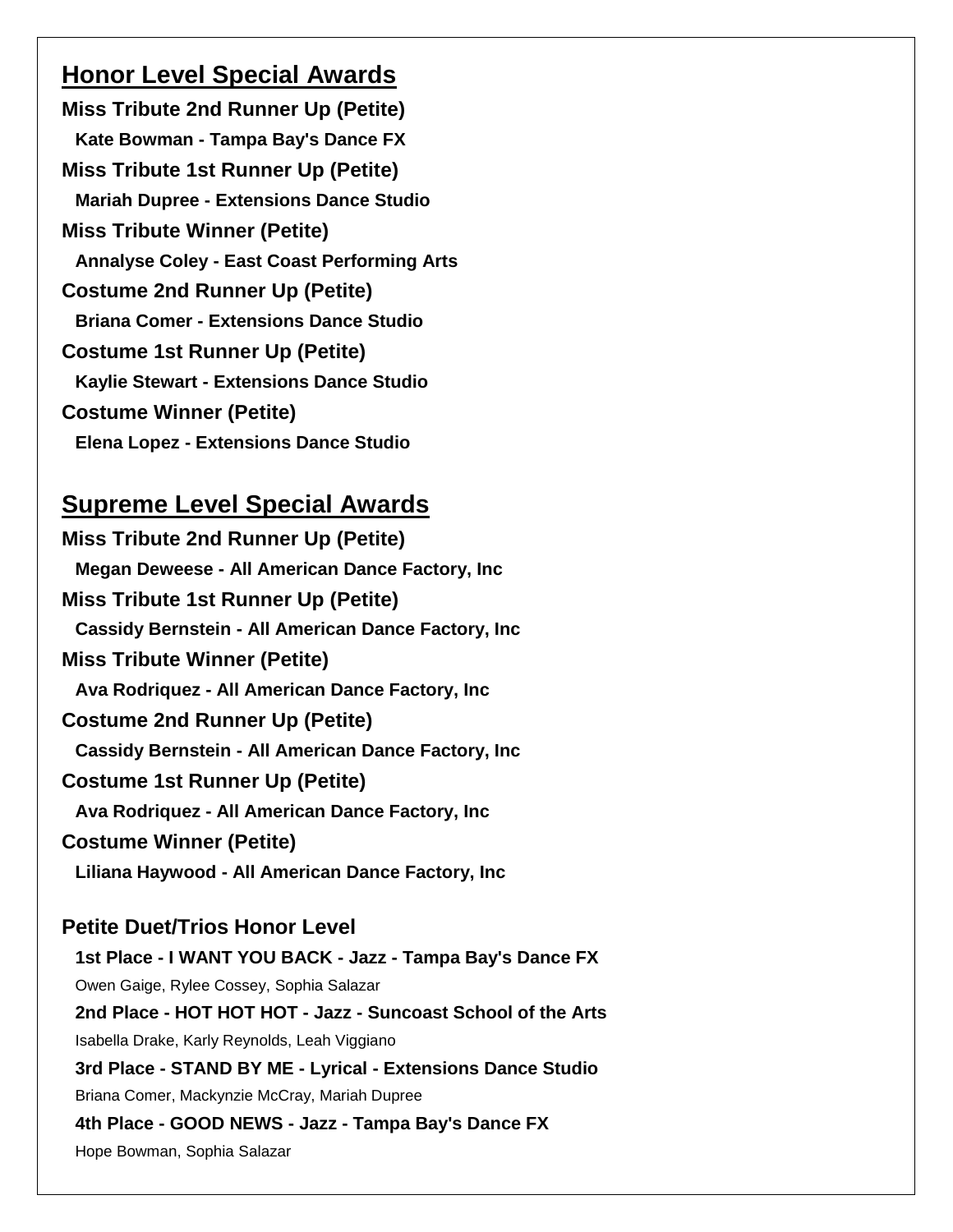**5th Place - WHO YOU ARE - Lyrical - Extensions Dance Studio** Elena Lopez, Kaylie Stewart **6th Place - THE GAME IS OVER - Open - Tampa Bay's Dance FX** Aydan Murphy, Makayla Reece **7th Place - WHOM SHALL I FEAR - Lyrical - Tampa Bay's Dance FX** Aydan Murphy, Kate Bowman, Rylee Cossey **8th Place - SOMETHING STUPID - Jazz - Tampa Bay's Dance FX** Anthony Howard, Kate Murphy **9th Place - UNSTOPPABLE - Tap - Debbie Cole's School of Dance** Hailyn Dumal, Karmalyse Belizaire **10th Place - DIVAS IN TRAINING WHEELS - Hip Hop - Tampa Bay's Dance FX** Charlotte Murphy, Kenzie Howard **Petite Duet/Trios Supreme Level 1st Place - YOU ARE MY SUNSHINE - Lyrical - East Coast Performing Arts** Kaelyn Anderson, Sophia McMinn

### **Junior Solo Honor Level**

**1st Place - Katie Purcell - Musical Theater - Suncoast School of the Arts 2nd Place - Anna Kosak - Tap - Debbie Cole's School of Dance 3rd Place - Rachel Edmands - Open - East Coast Performing Arts 4th Place - Sophia McMinn - Lyrical - East Coast Performing Arts 5th Place - Kaylee Davis - Tap - Debbie Cole's School of Dance 6th Place - Kailani Dejesus - Tap - Debbie Cole's School of Dance 7th Place - Ryann Panico - Tap - Tampa Bay's Dance FX 8th Place - Madison Lee - Musical Theater - East Coast Performing Arts 9th Place - Hope Sherrill - Musical Theater - Debbie Cole's School of Dance 10th Place - Zoey Adams - Lyrical - Debbie Cole's School of Dance Junior Solo Supreme Level 1st Place - Ryan McNeil - Contemporary - All American Dance Factory, Inc 2nd Place - Taylor Andre - Contemporary - All American Dance Factory, Inc 3rd Place - Camilla Montano-Durand - Lyrical - All American Dance Factory, Inc 4th Place - Jarelys Soto - Open - Erin's Danceworks 5th Place - Jesslyn Golding - Contemporary - East Coast Performing Arts 6th Place - Katelyn Pullen - Open - Erin's Danceworks 7th Place - Sierra Mayer - Lyrical - East Coast Performing Arts 8th Place - Kobi-Skye Padgett - Jazz - All American Dance Factory, Inc 9th Place - Jillian Fox - Contemporary - East Coast Performing Arts 10th Place - Jenna Galka - Lyrical - East Coast Performing Arts**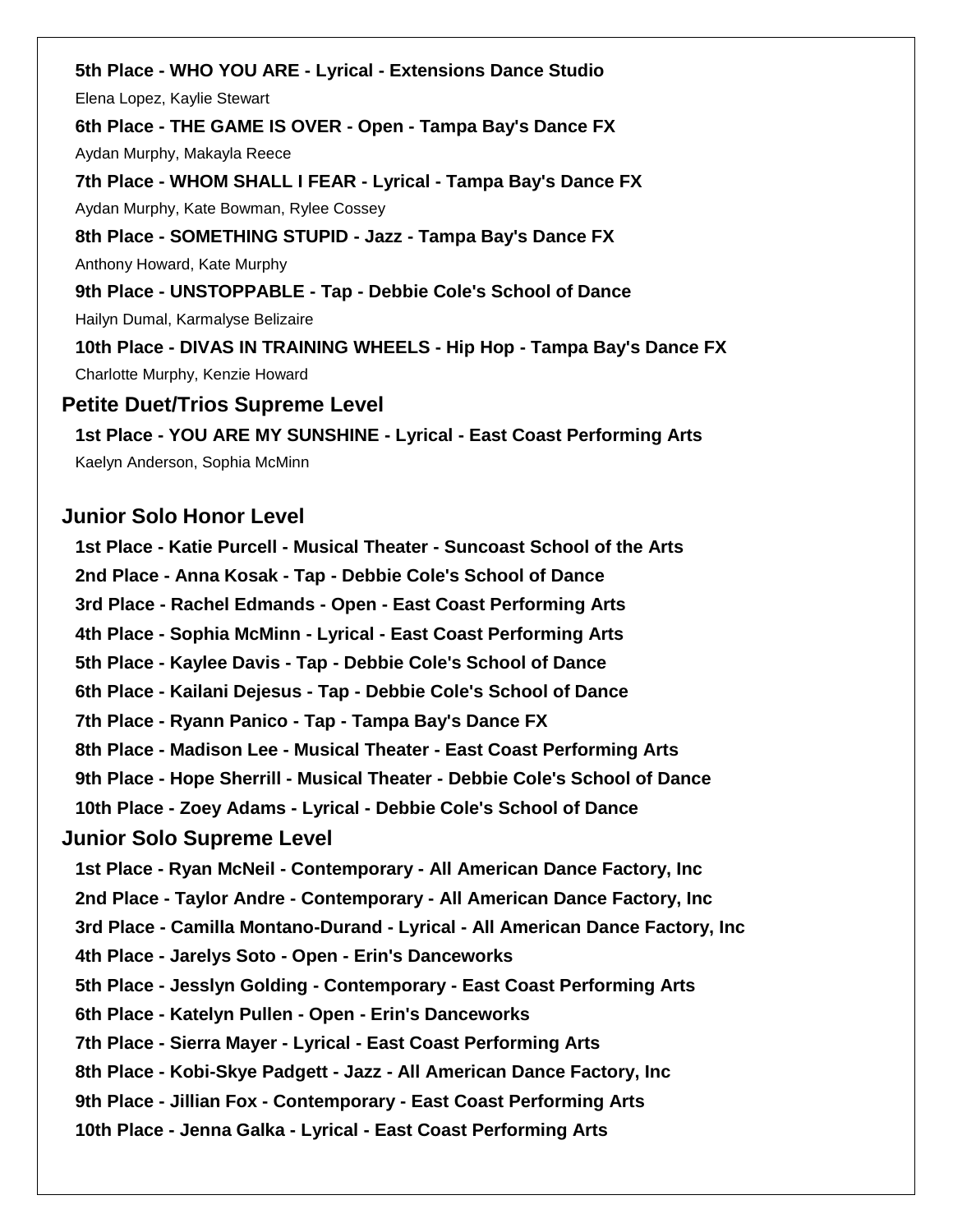## **Honor Level Special Awards**

**Miss Tribute 2nd Runner Up (Junior) Rachel Edmands - East Coast Performing Arts Miss Tribute 1st Runner Up (Junior) Kaylee Davis - Debbie Cole's School of Dance Miss Tribute Winner (Junior) Anna Kosak - Debbie Cole's School of Dance Costume 2nd Runner Up (Junior) Kailani Dejesus - Debbie Cole's School of Dance Costume 1st Runner Up (Junior) Katie Purcell - Suncoast School of the Arts Costume Winner (Junior) Sophia McMinn - East Coast Performing Arts**

## **Supreme Level Special Awards**

**Mr. Tribute Winner (Junior) Ryan McNeil - All American Dance Factory, Inc Miss Tribute 2nd Runner Up (Junior) Jarelys Soto - Erin's Danceworks Miss Tribute 1st Runner Up (Junior) Jenna Galka - East Coast Performing Arts Miss Tribute Winner (Junior) Taylor Andre - All American Dance Factory, Inc Costume 2nd Runner Up (Junior) Jenna Galka - East Coast Performing Arts Costume 1st Runner Up (Junior) Malya Torres - East Coast Performing Arts Costume Winner (Junior)**

**Sylvia Hatfield - Erin's Danceworks**

## **Junior Duet/Trios Honor Level**

**1st Place - SING SING SING - Tap - Debbie Cole's School of Dance** Emma Hague, Kaylee Davis **2nd Place - RUN - Lyrical - East Coast Performing Arts** Ava David, Rachel Edmands **3rd Place - SNAP CLAP - Jazz - Debbie Cole's School of Dance** Anna Kosak, Hope Sherrill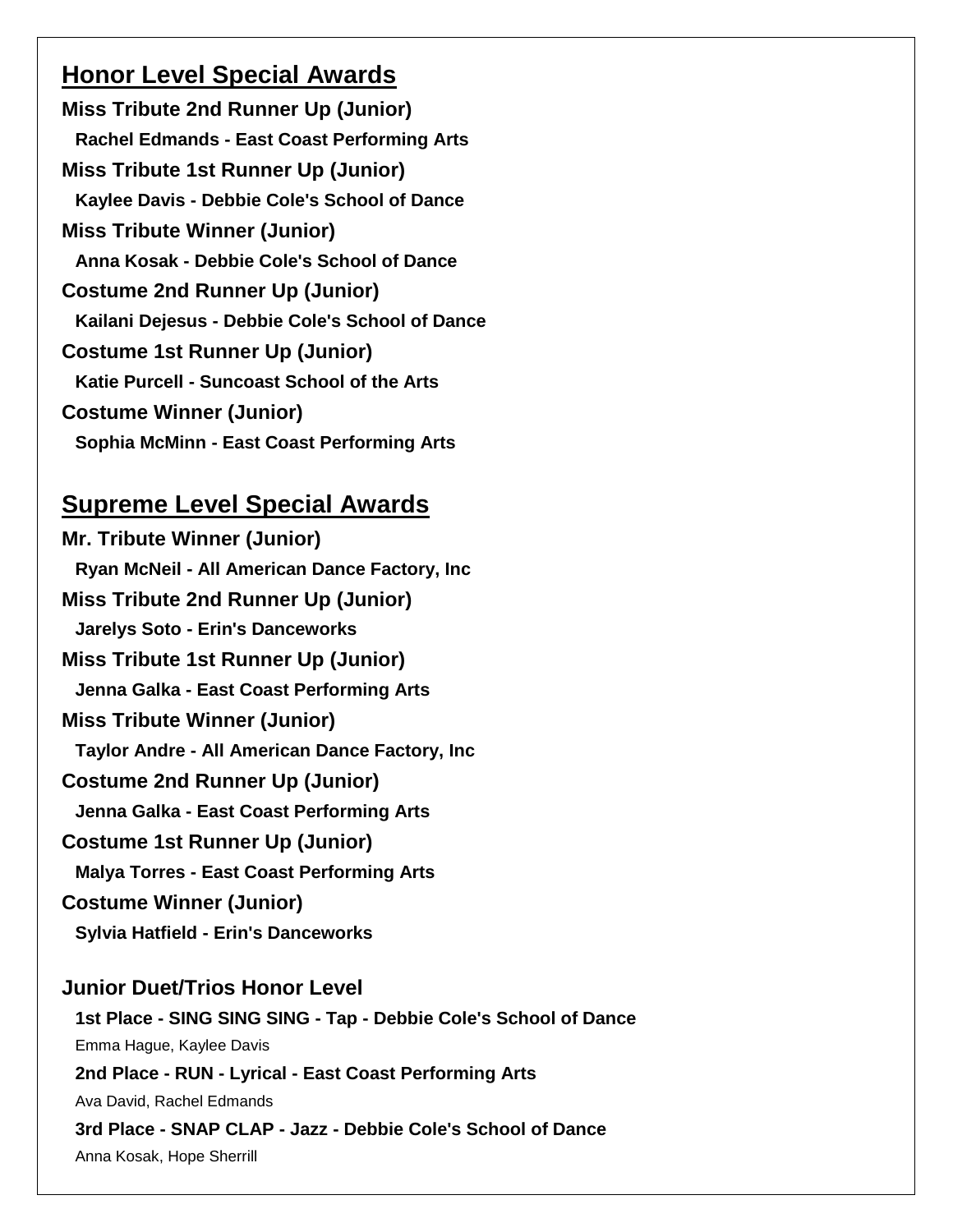**4th Place - NEW YORK, NEW YORK - Musical Theater - Tampa Bay's Dance FX** Aubrey Santana, Lillie Gaige **5th Place - HAIR UP - Tap - Debbie Cole's School of Dance** Brianna Holtzhouse, Kristen Huggins **6th Place - GOOD TIME, GREAT TIME - Tap - Debbie Cole's School of Dance** Cierra Richardson, Rebekkah Austin **7th Place - DANCING IN THE DARK - Lyrical - Tampa Bay's Dance FX** Isabella Silvestro, Reagan Panico **8th Place - EMERGENCY - Tap - Debbie Cole's School of Dance** Alissa Millen, Zoey Adams **9th Place - THE DANCE YOU DO - Tap - Debbie Cole's School of Dance** Isabelle Brightman, Kailani Dejesus **10th Place - THINK - Tap - Debbie Cole's School of Dance** Abigayle Quinn, Aubry Copeland **Junior Duet/Trios Supreme Level 1st Place - BEAUTIFUL THING - Lyrical - East Coast Performing Arts** Jesslyn Golding, Jillian Fox **2nd Place - TURN AROUND - Lyrical - All American Dance Factory, Inc** Kobi-Skye Padgett, Ryan McNeil **3rd Place - HOT, HOT, HOT - Jazz - Erin's Danceworks** Jarelys Soto, Kaylie Champion **4th Place - MOVE - Musical Theater - All American Dance Factory, Inc** Katie Mickel, Martina Bain, Natalya Slwyka **5th Place - TRUE COLORS - Lyrical - All American Dance Factory, Inc** Addison Kane, Brinn Carlson, Maya Lehman **6th Place - LOOK AT ME - Jazz - All American Dance Factory, Inc** Ailani Ford, Breanna Peppers, Gaby Cossi **Teen Solo Honor Level 1st Place - Kaylee Croft - Contemporary - Suncoast School of the Arts 2nd Place - Jaydah Carter - Jazz - Extensions Dance Studio 3rd Place - Bryce Gaige - Jazz - Tampa Bay's Dance FX 4th Place - Taylor Kriisa - Tap - Suncoast School of the Arts 5th Place - Cierra Richardson - Tap - Debbie Cole's School of Dance 6th Place - Arianna Roberts - Jazz - Extensions Dance Studio**

**7th Place - Myla Robertson - Lyrical - Extensions Dance Studio**

**8th Place - Alyssa Acosta - Open - Extensions Dance Studio**

**9th Place - Alissa Millen - Tap - Debbie Cole's School of Dance**

**10th Place - Alana Munro - Lyrical - Extensions Dance Studio**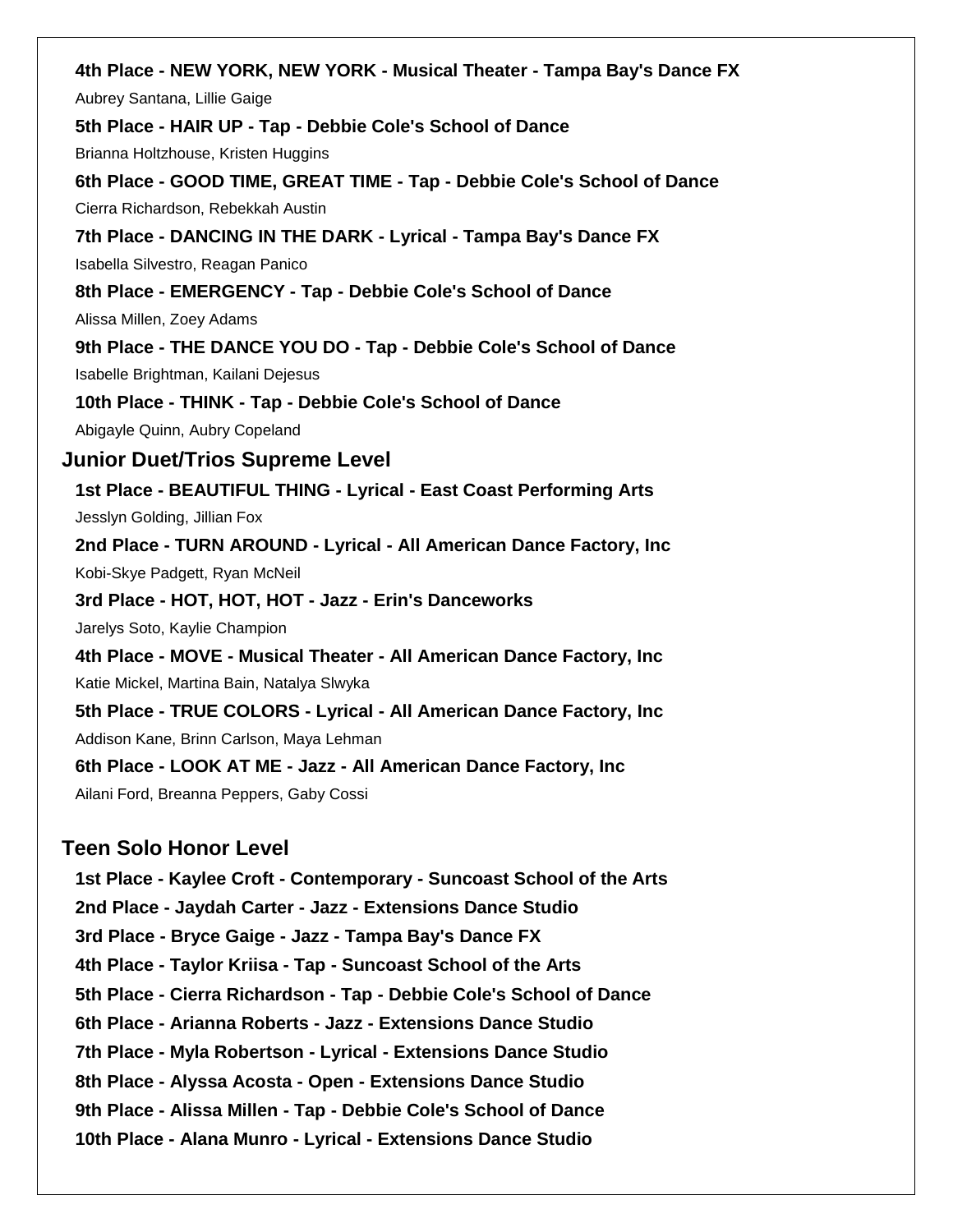## **Teen Solo Supreme Level**

**1st Place - Hailey Mills - Contemporary - All American Dance Factory, Inc 2nd Place - Morgan Davis - Contemporary - All American Dance Factory, Inc 3rd Place - Sophia Spataro - Contemporary - All American Dance Factory, Inc 4th Place - Marissa Mattingly - Contemporary - All American Dance Factory, Inc 5th Place - Sierra Minio - Lyrical - All American Dance Factory, Inc 6th Place - Casey Kerns - Contemporary - All American Dance Factory, Inc 7th Place - Valeria Salazar - Lyrical - All American Dance Factory, Inc 8th Place - Makayla Messaris - Open - Erin's Danceworks 9th Place - Raelee Surak - Contemporary - Erin's Danceworks 10th Place - Myah Haberstro - Open - East Coast Performing Arts**

## **Honor Level Special Awards**

**Mr. Tribute Winner (Teen) Bryce Gaige - Tampa Bay's Dance FX Miss Tribute 2nd Runner Up (Teen) Taylor Kriisa - Suncoast School of the Arts Miss Tribute 1st Runner Up (Teen) Jaydah Carter - Extensions Dance Studio Miss Tribute Winner (Teen) Kaylee Croft - Suncoast School of the Arts Costume 2nd Runner Up (Teen) Vanessa Jones - Debbie Cole's School of Dance Costume 1st Runner Up (Teen) Alyssa Acosta - Extensions Dance Studio Costume Winner (Teen) Myla Robertson - Extensions Dance Studio**

## **Supreme Level Special Awards**

**Miss Tribute 2nd Runner Up (Teen) Hailey Mills - All American Dance Factory, Inc Miss Tribute 1st Runner Up (Teen) Valeria Salazar - All American Dance Factory, Inc Miss Tribute Winner (Teen) Victoria Salimbene - East Coast Performing Arts Costume 2nd Runner Up (Teen) Casey Kerns - All American Dance Factory, Inc**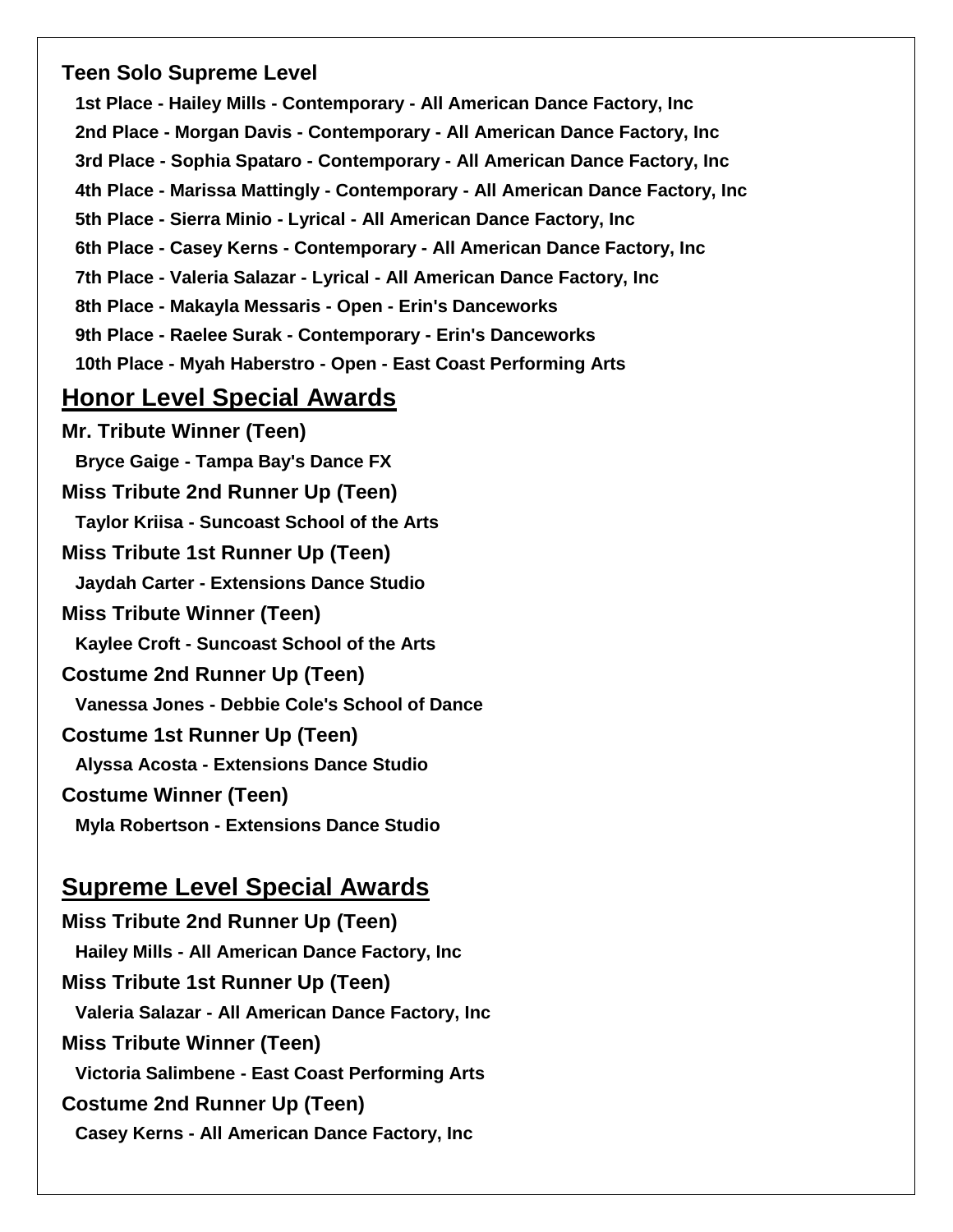| <b>Costume 1st Runner Up (Teen)</b><br><b>Janel Clerk - East Coast Performing Arts</b>                |
|-------------------------------------------------------------------------------------------------------|
| <b>Costume Winner (Teen)</b>                                                                          |
| Sophia Spataro - All American Dance Factory, Inc                                                      |
| <b>Teen Duet/Trios Honor Level</b>                                                                    |
| 1st Place - THOROUGHLY MODERN MILLIE - Tap - Debbie Cole's School of Dance                            |
| Anna Kosak, Lauren Otero                                                                              |
| 2nd Place - THE PRAYER - Lyrical - Suncoast School of the Arts                                        |
| Gabby Price, Katie Purcell                                                                            |
| 3rd Place - BEAUTIFUL THING - Contemporary - Suncoast School of the Arts<br>Cassie Price, Gabby Price |
| 4th Place - SHE USED TO BE MINE - Contemporary - Tampa Bay's Dance FX                                 |
| Emileigh Gaige, Ryann Panico                                                                          |
| 5th Place - DARE TO MOVE YOU - Contemporary - Suncoast School of the Arts                             |
| Kayla Decoteau, Peyton Decoteau                                                                       |
| <b>Teen Duet/Trios Supreme Level</b>                                                                  |
| 1st Place - A SONG FOR YOU - Contemporary - East Coast Performing Arts                                |
| Alex Nash, Brenna Kruid                                                                               |
| 2nd Place - LEAVING - Open - East Coast Performing Arts                                               |
| Hannah Nowe, Myah Haberstro                                                                           |
| 3rd Place - STAND BY ME - Lyrical - All American Dance Factory, Inc                                   |
| Grace Belsha, Sophia Spataro                                                                          |
| 4th Place - DIRTY ORCHESTRA - Tap - All American Dance Factory, Inc                                   |
| Casey Kerns, Sierra Minio                                                                             |
| 5th Place - BIG FINISH - Musical Theater - East Coast Performing Arts                                 |
| Chloe Finch, Victoria Salimbene                                                                       |
| 6th Place - WHAT IS THIS FEELNG - Musical Theater - Erin's Danceworks                                 |
| Alyssa Novick, Katelyn Pullen                                                                         |
| 7th Place - LET'S GO - Jazz - East Coast Performing Arts                                              |
| Emma Fratus, Kendall Martinez, Madisyn Pedersen                                                       |
| 8th Place - DARK SIDE - Jazz - All American Dance Factory, Inc                                        |
| Isabella Lehmana, Valeria Salazar                                                                     |
| 9th Place - CREEP - Jazz - Erin's Danceworks                                                          |
| Cassandra Rober, Makenna Messaris, Riley Wilson                                                       |
| 10th Place - DANCE LIKE YO DADDY - Jazz - Erin's Danceworks                                           |
| Breanne Valentine, Emma Wozniak, Raelee Surak                                                         |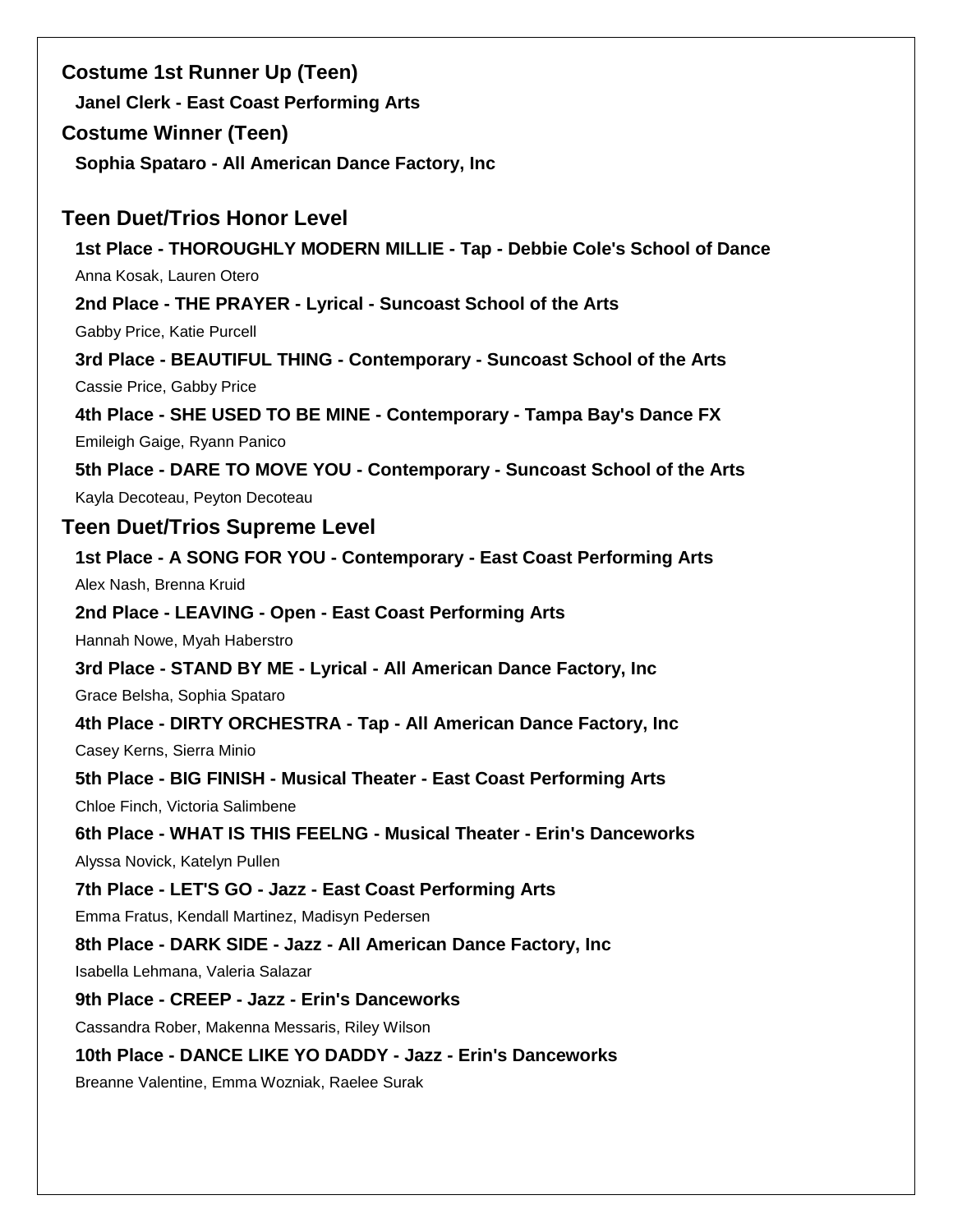**Senior Duet/Trios Honor Level 1st Place - STONE COLD - Lyrical - Debbie Cole's School of Dance** Aiyanna Jennings, Lyra Potter, Star Holmes **Senior Duet/Trios Supreme Level 1st Place - UNSTOPPABLE FORCES - Open - Erin's Danceworks** Makayla Messaris, Taylor Madsen **2nd Place - CONTROL - Contemporary - Erin's Danceworks** Abigail Gooch, Alexandra Chapman **3rd Place - COFFEE IN A CARDBOARD CUP - Musical Theater - Erin's Danceworks** Adriana Arevalo, Grace Andress, Shae Swartout **4th Place - KING OF PAIN - Open - Extensions Dance Studio** Erica Braun, Jessica Ramunno, Mynas Robertson **5th Place - YOU DON'T OWN ME - Lyrical - Extensions Dance Studio** Erica Braun, Jessica Ramunno, Mynas Robertson

## **Sunday, March 4, 2018**

**Petite Small Group/Small Group Extended Honor Level 1st Place - JUMPED OUT THE WHIP - Hip Hop - Tampa Bay's Dance FX** Aydan Murphy, Kate Bowman, Makayla Reece, Owen Gaige, Rylee Cossey, Sophia Salazar **2nd Place - COLORS OF THE WIND - Ballet - East Coast Performing Arts** Allison Callaway, Amelia Palmer, Gabriella Palmer, Kensley Langston, Leah Falls, Melanie Brown **3rd Place - HEY MR. POSTMAN - Jazz - All American Dance Factory, Inc** Danielle Leisure, Kaitlyn Waterfield, Katherine DeWeese, Madeline Hill, Savannah Thomas, Viviana Bock **4th Place - A WHOLE NEW WORLD - Lyrical - Erin's Danceworks** Alexa Champion, Aubree DePinto, Bryton Perry, Caylee Senzig, Kallie Shutt, Khloe Melko, Vincente Susca **5th Place - SHUT UP AND DANCE - Jazz - Erin's Danceworks** Alexa Champion, Aubree DePinto, Bryton Perry, Caylee Senzig, Kallie Shutt, Khloe Melko, Vincente Susca **6th Place - I'M STILL STANDING - Jazz - Tampa Bay's Dance FX** Aydan Murphy, Kate Bowman, Makayla Reece, Owen Gaige, Rylee Cossey, Sophia Salazar **7th Place - CRUELLA DEVILLE - Character - Extensions Dance Studio** Angela Lambert, Briana Comer, Mackynzie McCray, Madison Lambert, Mariah Dupree, Skylie Frank **8th Place - WORKIN DAY AND NIGHT - Jazz - Extensions Dance Studio** Ariana Pecunia, Briana Comer, Daijah Kolock, Elena Lopez, Kaylie Stewart **9th Place - DIFFERENT DRUM - Hip Hop - Tampa Bay's Dance FX** Charlotte Murphy, Hope Bowman, Kenzie Howard, Kimberly Cossey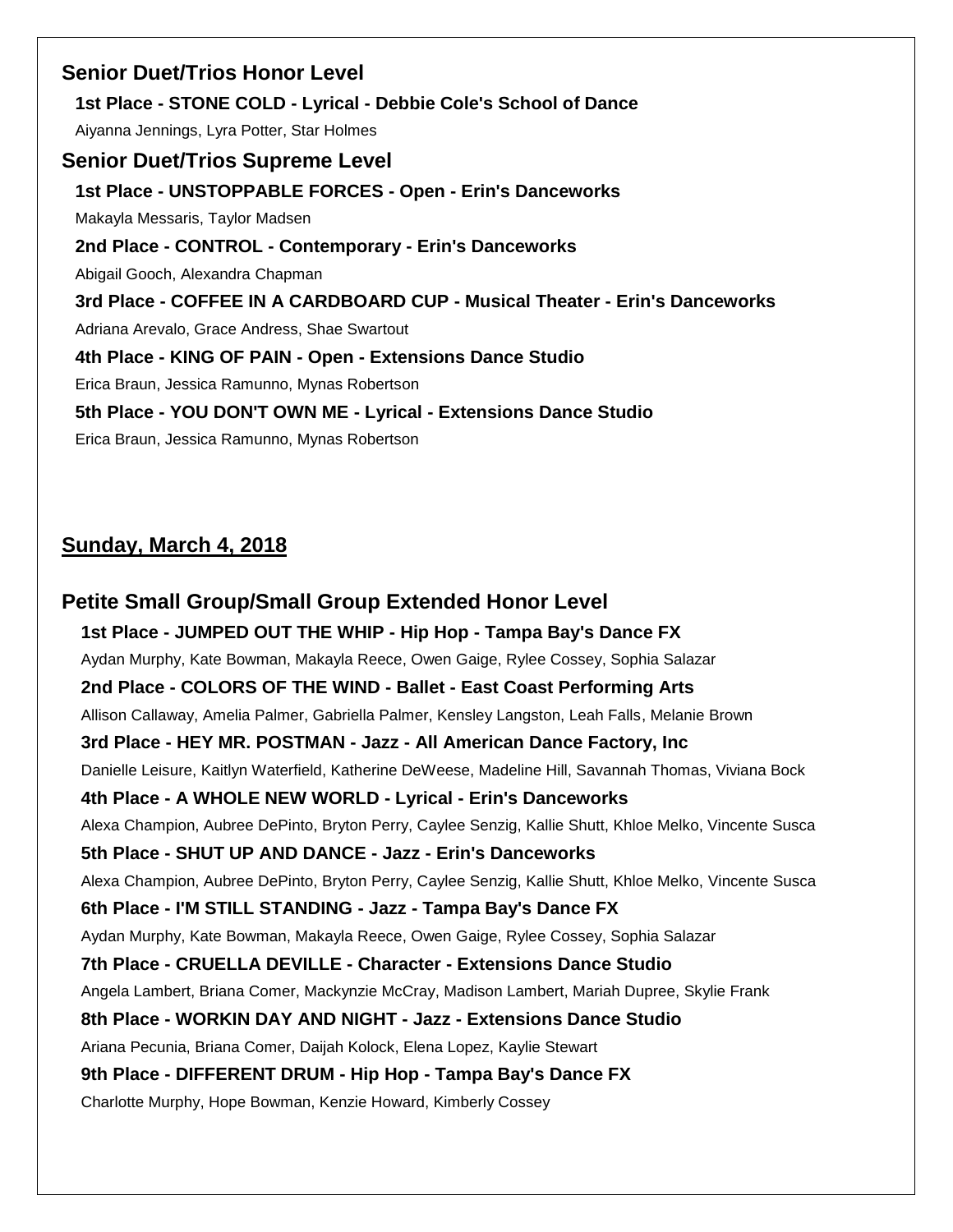#### **10th Place - STRONGEST SUIT - Musical Theater - Extensions Dance Studio**

Alexis Sowich, Angela Lambert, Arianna Roberts, Briana Comer, Elena Lopez, Mackynzie McCray, Madison Lambert, Mariah Dupree

## **Petite Small Group/Small Group Extended Supreme Level**

#### **1st Place - WALK LIKE AN EYPGTIAN - Jazz - All American Dance Factory, Inc**

Brooke Humphries, Cassidy Bernstein, Kaiya Rome, Lily De LaRosa, Lily Swanton, Madelyn Morris, Marisa LaTorre, Sienna Magnelli, Vanessa Bock

## **Petite Large Group/Large Group Extended Honor Level**

#### **1st Place - WIND BENEATH MY WINGS - Lyrical - East Coast Performing Arts**

Amelia Palmer, Annalyse Coley, Brielyn Abernethy, Eva Rulapaugh, Gabriella Palmer, Isabelle Penna, Jalina Ledesma, Jasmine Higgins, Kaelyn Anderson, Leah Falls, Melanie Brown, Willow Rathel

#### **2nd Place - LABELS OR LOVE - Jazz - East Coast Performing Arts**

Allison Callaway, Amelia Palmer, Annalyse Coley, Ava David, Ayanna Brathwaite, Eva Rulapaugh, Gabriella Palmer, Isabelle Penna, Jasmine Higgins, Kaelyn Anderson, Rachel Edmands, Willow Rathel

## **Petite Large Group/Large Group Extended Supreme Level**

#### **1st Place - GETTING GOOD AT BEING BAD - Musical Theater - All American Dance Factory, Inc**

Brooke Humphries, Cassidy Bernstein, Danielle Leisure, Kaiya Rome, Katherine DeWeese, Lily De LaRosa, Lily Swanton, Madelyn Morris, Marisa LaTorre, Savannah Thomas, Sienna Magnelli, Vanessa Bock, Viviana Bock

## **Junior Small Group/Small Group Extended Honor Level**

#### **1st Place - LET THERE BE LIGHT - Contemporary - East Coast Performing Arts**

Alyssa Stewart, Bianca Rivera, Jada Hill, Janelli Santiago

#### **2nd Place - CRIPPLED BIRD - Lyrical - East Coast Performing Arts**

Allison Callaway, Alyssa Stewart, Ava David, Kaelyn Anderson, Madison Lee, Rachel Edmands, Sophia McMinn

#### **3rd Place - BUGLE BOY - Tap - Tampa Bay's Dance FX**

Halle Williams, Jayde Harrington, Kate Murphy, Madelyn LeFleur

#### **4th Place - QUEEN B - Tap - Debbie Cole's School of Dance**

Emma Hague, Kaylee Davis, Kristen Huggins, Rebekkah Austin, Zoey Adams

#### **5th Place - I'M IN LOVE WITH A MONSTER - Jazz - Debbie Cole's School of Dance**

Aubry Copeland, Brianna Holtzhouse, Emma Hague, Kaylee Davis, Kristen Huggins, Mckenzie Schumacher, Rebekkah Austin

#### **6th Place - WE DANCE - Lyrical - Tampa Bay's Dance FX**

Aubrey Santana, Isabella Silvestro, Kendall Owen, Lillie Gaige, Reagan Panico, Ryann Panico

#### **7th Place - HATERS - Hip Hop - Tampa Bay's Dance FX**

Halle Williams, Jayde Harrington, Kate Murphy, Madelyn LeFleur

#### **8th Place - DANCE LIKE YO DADDY - Jazz - Extensions Dance Studio**

Alexis Sowich, Angela Lambert, Arianna Roberts, Elena Lopez, Lauren Mulkey

#### **9th Place - ARCH ANGEL - Jazz - Tampa Bay's Dance FX**

Halle Williams, Jayde Harrington, Kate Murphy, Madelyn LeFleur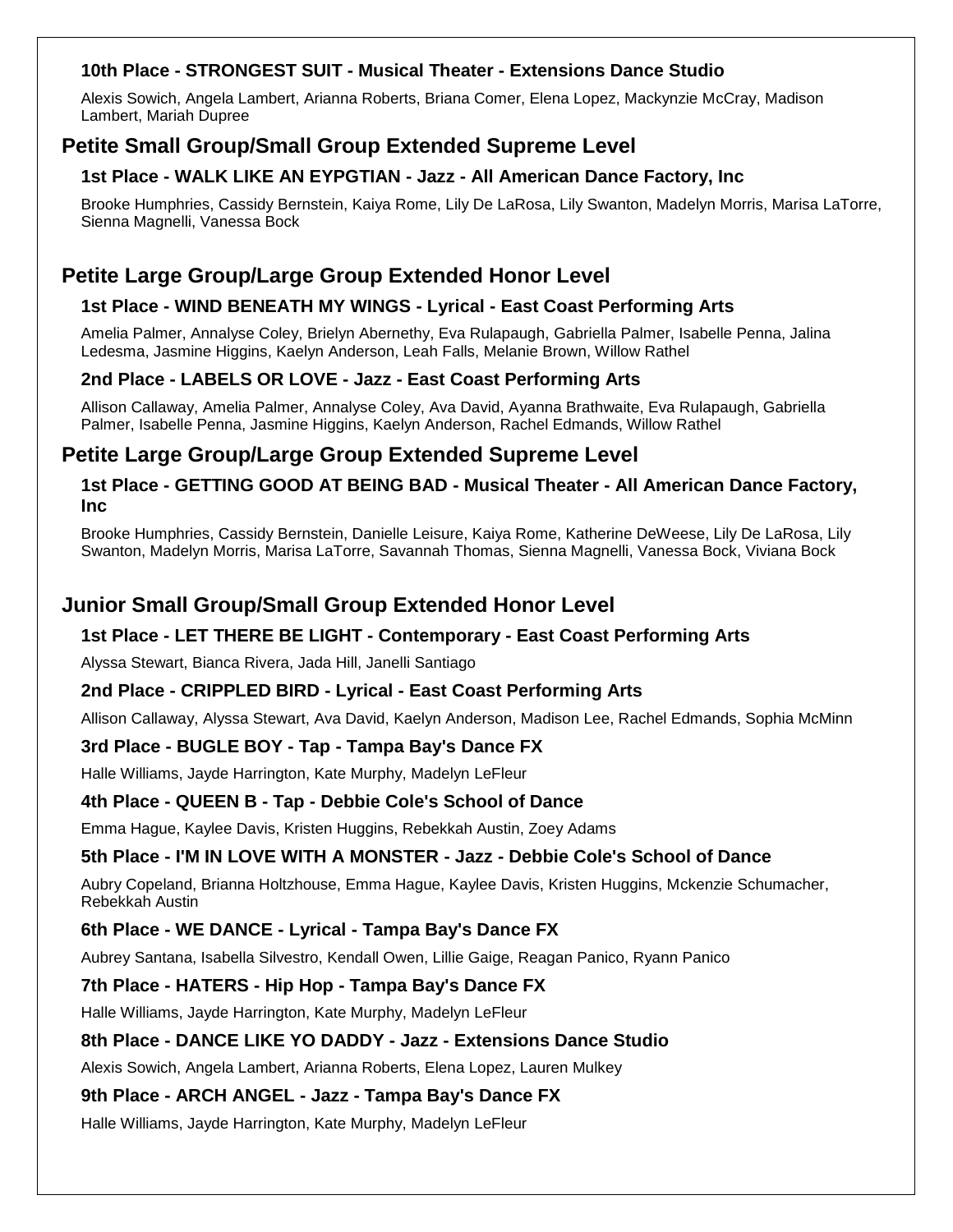#### **10th Place - THE RIVER FLOWS THROUGH YOU - Ballet - Tampa Bay's Dance FX**

Aubrey Santana, Isabella Silvestro, Kendall Owen, Lillie Gaige, Reagan Panico, Ryann Panico

### **Junior Small Group/Small Group Extended Supreme Level**

#### **1st Place - VIVALDI - Contemporary - All American Dance Factory, Inc**

Cami Montano, Crystal Cooper, Giselle Gonzalez, Kathryn Burke, Kobi-Skye Padgett, Lane Hearn, Ryan McNeil, Taylor Andre

#### **2nd Place - RUN BOY RUN - Jazz - All American Dance Factory, Inc**

Crystal Cooper, Giselle Gonzalez, Kobi-Skye Padgett, Lane Hearn, Ryan McNeil, Taylor Andre

#### **3rd Place - PULL OF THE MOON - Contemporary - Erin's Danceworks**

Breanne Valentine, Emma Wozniak, Gianna Barna, Jarelys Soto, Katelyn Pullen, Kaylie Champion, Kylie Greco, Raelee Surak, Yailen Soto

#### **4th Place - I LIKE IT LIKE THAT - Jazz - East Coast Performing Arts**

Janel Clerk, Jenna Galka, Jesslyn Golding, Jillian Fox, Malya Torres, Sierra Mayer

#### **5th Place - BE BRAVE - Lyrical - East Coast Performing Arts**

Janel Clerk, Jenna Galka, Jesslyn Golding, Jillian Fox, Malya Torres, Sierra Mayer

#### **6th Place - BITTER EARTH - Lyrical - All American Dance Factory, Inc**

Crystal Cooper, Giselle Gonzalez, Kathryn Burke, Kobi-Skye Padgett, Lane Hearn, Ryan McNeil, Taylor Andre

#### **7th Place - WHAT THE WORLD NEEDS NOW - Lyrical - Erin's Danceworks**

Aniyah Perry, Chloe Bench, Elizabeth Pratser, Gianna Smith, Jarelys Soto, Kaylie Champion, Kylie Greco, Sylvia **Hatfield** 

#### **8th Place - WICKED LITTLE GIRLS - Jazz - Erin's Danceworks**

Aniyah Perry, Chloe Bench, Elizabeth Pratser, Gianna Smith, Jarelys Soto, Kaylie Champion, Kylie Greco, Sylvia **Hatfield** 

#### **9th Place - REVOLTING CHILDREN - Musical Theater - East Coast Performing Arts**

Janel Clerk, Jenna Galka, Jillian Fox, Kendall Martinez, Sabrina Rhoads, Sophia McMinn

#### **10th Place - FEEL ALIVE - Lyrical - All American Dance Factory, Inc**

Brooke Taken, Cami Montano, Emerson McCracken, Francesca Prida, Katie Mickel, Martina Bain, Natalya Slwyka

## **Junior Large Group/Large Group Extended Supreme Level**

#### **1st Place - EGYPTE - Open - Erin's Danceworks**

Aniyah Perry, Bailey Reiter, Breanne Valentine, Brianna Wilson, Chloe Bench, Elizabeth Pratser, Emma Wozniak, Gianna Barna, Jarelys Soto, Katelyn Pullen, Katherine Johnson, Kaylie Champion, Kylie Greco, Raelee Surak, Shania Thompson, Sylvia Hatfield, Yailen Soto

#### **2nd Place - DO YOUR THING - Tap - All American Dance Factory, Inc**

Addison Kane, Ailani Ford, Ava Rodriquez, Brinn Carlson, Cailyn McCullers, Gaby Cossi, Hannah Keding, Lauren Deweese, Maya Lehman, Megan Deweese, Miranda Davis, Sloan Leidel

#### **3rd Place - THE BOY DOES NOTHING - Tap - All American Dance Factory, Inc**

Allec Barr, Brooke Taken, Cami Montano, Emerson McCracken, Francesca Prida, Giselle Gonzalez, Kathryn Burke, Kobi-Skye Padgett, Lane Hearn, Natalya Slwyka, Ryan McNeil, Sydney Roehl, Taylor Andre

#### **4th Place - REVOLUTION - Jazz - All American Dance Factory, Inc**

Beth Johns, Brooke Taken, Cami Montano, Emerson McCracken, Francesca Prida, Kathryn Burke, Katie Mickel, Laura Hearn, Martina Bain, Natalya Slwyka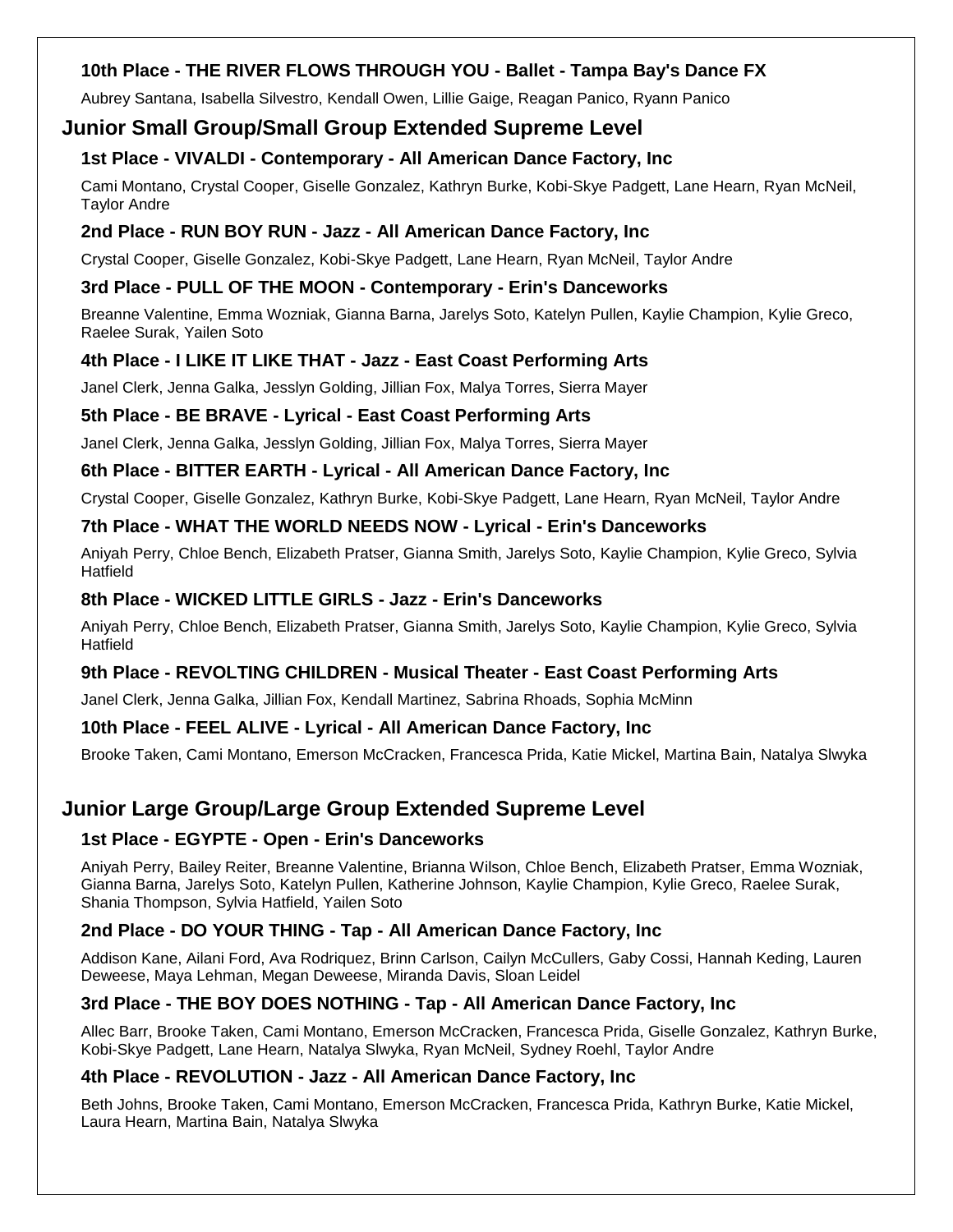#### **5th Place - TIME FOR TEA - Tap - East Coast Performing Arts**

Alyssa Stewart, Bianca Rivera, Jada Hill, Janel Clerk, Jenna Galka, Jesslyn Golding, Jillian Fox, Sabrina Rhoads, Sierra Mayer, Sophia McMinn

#### **6th Place - LOST AT SEA - Contemporary - East Coast Performing Arts**

Alyssa Stewart, Ava David, Brenna Kruid, Emma Fratus, Janel Clerk, Jenna Galka, Jesslyn Golding, Jillian Fox, Kendall Martinez, Madison Lee, Malya Torres, Myah Haberstro, Rachel Edmands, Sabrina Rhoads, Sierra Mayer, Sophia McMinn, Victoria Salimbene

#### **7th Place - THE 90S ARE BACK - Hip Hop - All American Dance Factory, Inc**

Alexis Taken, Allec Barr, Beth Johns, Brooke Taken, Cami Montano, Crystal Cooper, Emerson McCracken, Emma Sobel, Francesca Prida, Giselle Gonzalez, Kathryn Burke, Katie Mickel, Kobi-Skye Padgett, Laura Hearn, Maddie Griffin, Martina Bain, Ryan McNeil, Sydney Roehl, Taylor Andre

#### **8th Place - INCANTATION - Acro/Gym - All American Dance Factory, Inc**

Addison Kane, Ailani Ford, Crystal Cooper, Emerson McCracken, Gianna Carcomo, Kendall Waterfield, Lane Hearn, Laura Hearn, Maddie Griffin, Maya Lehman

#### **9th Place - VOGUE - Jazz - All American Dance Factory, Inc**

Addison Kane, Ailani Ford, Aubrey Ung, Breanna Peppers, Gaby Cossi, Katie Meyer, Kendall Waterfield, Lauren Deweese, Liliana Haywood, Megan Deweese, Samantha Jaramillo, Sloan Leidel

#### **10th Place - EMERALD CITY - Musical Theater - All American Dance Factory, Inc**

Addison Kane, Ailani Ford, Aubrey Ung, Breanna Peppers, Cailyn McCullers, Gaby Cossi, Katie Meyer, Kendall Waterfield, Lauren Deweese, Liliana Haywood, Megan Deweese, Samantha Jaramillo, Sloan Leidel

## **Junior Line/Line Extended/Production Supreme Level**

#### **1st Place - POOL PARTY - Production - Erin's Danceworks**

Addison Boehmer, Allessandra Belknap, Alyssa Melko, Alyssa Novick, Anahi Fraker, Aniyah Perry, Aubree DePinto, Ava Kruszynski, Ava Melton, Bailey Reiter, Breanne Valentine, Brianna Wilson, Cassandra Hanley, Chloe Bench, Clara Varner, Dante Hale, Elizabeth Pratser, Ella Wozniak, Emily Talbott, Emma Wozniak, Gabrielle Kellogg, Gianna Barna, Gianna Smith, Hailey Cooper, Haylie Erb, Jarelys Soto, Jazlyn Brown, Jhanae McFarlane, Kaitlyn Morse, Kalealani Nicolini, Karmen Montoya, Katelyn Pullen, Katherine Johnson, Kaylie Champion, Kylee Peters, Kylie Greco, Lindsey Holmes, Logan Hatfield, Maggy Fisher, Mikayla Wilson, Nikki Brannigan, Raelee Surak, Reese Howard, Sarah Concepcion, Savana McCrossan, Savannah Knight, Shania Thompson, Sylvia Hatfield, Vincente Susca, Yailen Soto, Yasmin Aurigemma

#### **2nd Place - OOMPA LOOMPAS - Hip Hop - Erin's Danceworks**

Addison Boehmer, Allessandra Belknap, Alyssa Melko, Anahi Fraker, Aniyah Perry, Ava Kruszynski, Ava Melton, Chloe Bench, Clara Varner, Elizabeth Pratser, Ella Wozniak, Gianna Smith, Hailey Cooper, Haylie Erb, Jarelys Soto, Jazlyn Brown, Kalealani Nicolini, Kaylie Champion, Kylee Peters, Kylie Greco, Lindsey Holmes, Maggy Fisher, Reese Howard, Savana McCrossan, Savannah Knight, Shania Thompson, Sylvia Hatfield

## **Teen Small Group/Small Group Extended Honor Level**

#### **1st Place - DRUMLINE - Tap - Suncoast School of the Arts**

Gabby Price, Katie Purcell, Kayla Decoteau, Kaylee Croft, Taylor Kriisa

#### **2nd Place - ARE YOU READY FOR A MIRACLE - Tap - Debbie Cole's School of Dance**

Aiyanna Jennings, Anna Kosak, Lauren Otero, Lyra Potter

#### **3rd Place - THE DJ IS MINE - Jazz - Debbie Cole's School of Dance**

Aiyanna Jennings, Anna Kosak, Hope Sherrill, Lauren Otero, Lyra Potter

#### **4th Place - TROUBLE - Jazz - Extensions Dance Studio**

Alana Munro, Celia Jeffreys, Jaydah Carter, Myla Robertson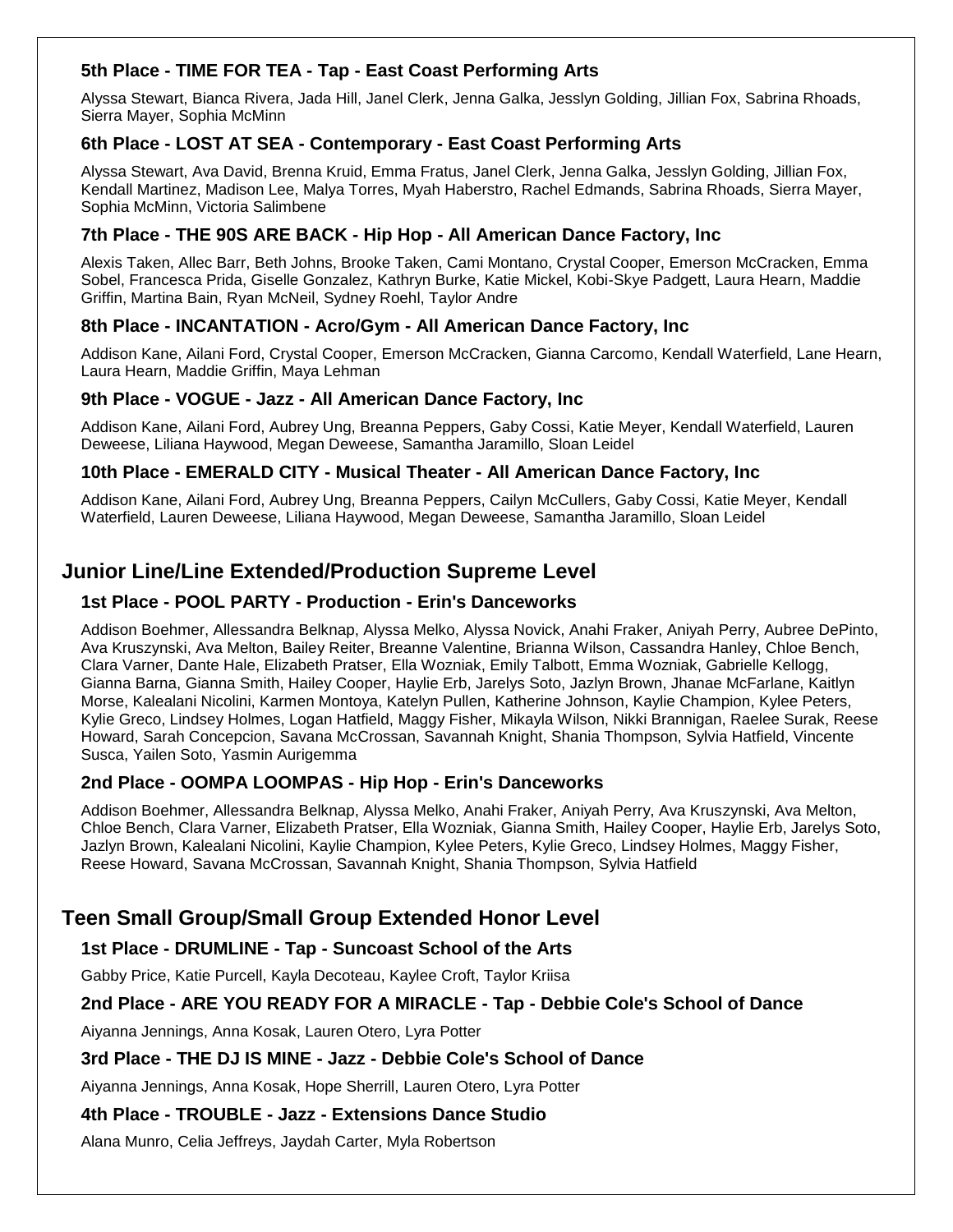#### **5th Place - BRUISES - Lyrical - Debbie Cole's School of Dance**

Aiyanna Jennings, Anna Kosak, Hope Sherrill, Lauren Otero, Lyra Potter

### **6th Place - AIN'T NOTHING WRONG WITH THAT - Tap - Debbie Cole's School of Dance**

Aiyanna Jennings, Alissa Millen, Brooke McCarthy, Cierra Richardson, Lucas Hollis, Vanessa Jones, Zoey Adams

#### **7th Place - SHAKE THE ROOM - Jazz - Debbie Cole's School of Dance**

Aiyanna Jennings, Alissa Millen, Brooke McCarthy, Cierra Richardson, Rebekkah Austin, Vanessa Jones, Zoey Adams

### **8th Place - UNSTEADY - Lyrical - Debbie Cole's School of Dance**

Aiyanna Jennings, Brooke McCarthy, Cierra Richardson, Kristen Huggins, Mckenzie Schumacher, Rebekkah Austin, Vanessa Jones, Zoey Adams

## **9th Place - WALK IT OUT - Hip Hop - Debbie Cole's School of Dance**

Aiyanna Jennings, Kailani Dejesus, Leilana Curtiss, Lucas Hollis, Rebekkah Austin, Vanessa Jones

## **Teen Small Group/Small Group Extended Supreme Level**

#### **1st Place - MAGNUS - Contemporary - All American Dance Factory, Inc**

Casey Kerns, Gabrielle Purcell, Hailey Mills, Julia Shugart, Marissa Mattingly, Morgan Davis, Sierra-Loren Chapman, Sophia Spataro

#### **2nd Place - ETERNAL - Contemporary - All American Dance Factory, Inc**

Anna Iglesias, Casey Kerns, Isabella Lehmana, Marissa Mattingly, Sierra Minio, Sophia Spataro

#### **3rd Place - POWER - Jazz - East Coast Performing Arts**

Brenna Kruid, Chloe Finch, Emma Fratus, Gabby Garcia, Kaylee Martinez, Kendall Martinez, Madisyn Pedersen

#### **4th Place - HOME - Lyrical - All American Dance Factory, Inc**

Ava Hanzelka, Grace Belsha, Isabella Lehmana, Sophia Spataro, Sophie Ung, Valeria Salazar

#### **5th Place - LAST MOMENT - Lyrical - All American Dance Factory, Inc**

Anna Iglesias, Casey Kerns, Julia Zager, Marissa Mattingly, Meileigh Larson, Sierra Minio, Zanti Rains

#### **6th Place - HYPNOSIS - Jazz - All American Dance Factory, Inc**

Ava Hanzelka, Grace Belsha, Isabella Lehmana, Marissa Mattingly, Sophia Spataro, Sophie Ung, Valeria Salazar

#### **7th Place - GAME OF SURVIVAL - Open - East Coast Performing Arts**

Alex Nash, Chloe Finch, Gabby Garcia, Kaylee Martinez, Kendall Martinez

#### **8th Place - WHAT THE WORLD NEEDS NOW - Lyrical - East Coast Performing Arts**

Brenna Kruid, Chloe Finch, Emma Fratus, Hannah Nowe, Madisyn Pedersen, Myah Haberstro, Victoria Salimbene

#### **9th Place - VIVA LE SWING - Tap - All American Dance Factory, Inc**

Anna Iglesias, Ava Hanzelka, Casey Kerns, Isabella Lehmana, Julia Zager, Meileigh Larson, Sierra Minio, Valeria Salazar

#### **10th Place - SINNERS - Jazz - East Coast Performing Arts**

Ariani Pineda, Hannah Nowe, Isabella Weaver, Madison Haberstro, Madisyn Pedersen, Victoria Salimbene

## **Teen Large Group/Large Group Extended Honor Level**

#### **1st Place - CLAP YOUR HANDS - Tap - Debbie Cole's School of Dance**

Aiyanna Jennings, Anna Kosak, Brianna Holtzhouse, Brooke McCarthy, Cierra Richardson, Emma Hague, Hope Sherrill, Kailani Dejesus, Kaylee Davis, Kristen Huggins, Lauren Otero, Lucas Hollis, Lyra Potter, Rebekkah Austin, Star Holmes, Vanessa Jones, Zoey Adams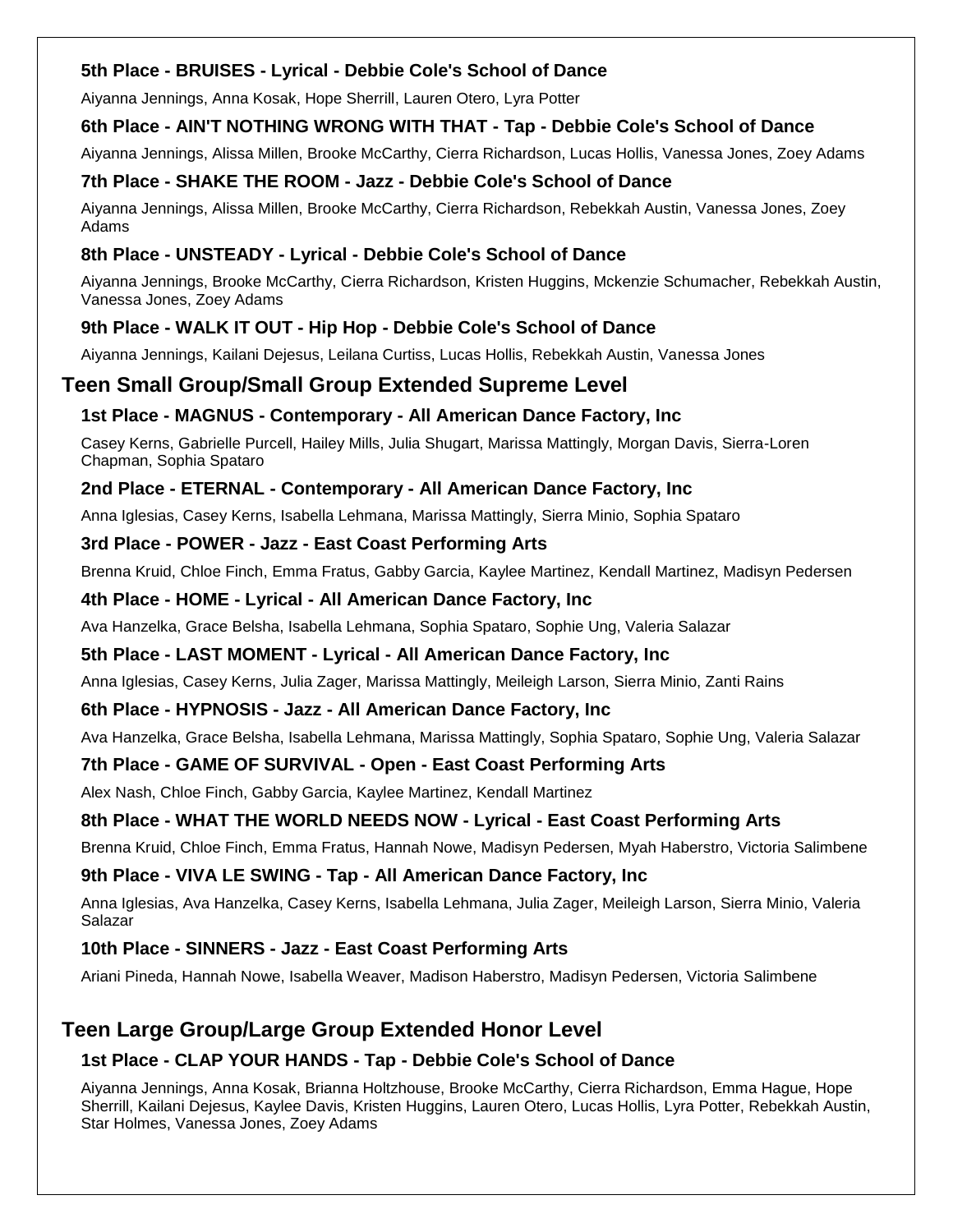#### **2nd Place - MOVE - Hip Hop - Tampa Bay's Dance FX**

Alexis Santana, Allison Garland, Aubrey Santana, Brooke Willson, Bryce Gaige, Emileigh Gaige, Grace Fuller, Halle Williams, Isabella Silvestro, Jayde Harrington, Kate Murphy, Kendall Owen, Lillie Gaige, Madelyn LeFleur, Reagan Panico, Ryann Panico

### **3rd Place - CAN'T BE BOTHERED NOW - Musical Theater - Tampa Bay's Dance FX**

Alexis Santana, Allison Garland, Aubrey Santana, Bryce Gaige, Emileigh Gaige, Grace Fuller, Isabella Silvestro, Kendall Owen, Lillie Gaige, Reagan Panico, Ryann Panico

## **Teen Large Group/Large Group Extended Supreme Level**

### **1st Place - STUBBORN LOVE - Contemporary - East Coast Performing Arts**

Alex Nash, Ariani Pineda, Arianna Aguayo, Brenna Kruid, Chloe Finch, Emma Fratus, Gabby Garcia, Hannah Nowe, Isabella Weaver, Kaylee Martinez, Madison Haberstro, Madisyn Pedersen, Myah Haberstro, Victoria Salimbene

#### **2nd Place - A-WOO - Jazz - All American Dance Factory, Inc**

Anna Iglesias, Casey Kerns, Gabrielle Purcell, Hailey Mills, Julia Zager, Marissa Mattingly, Meileigh Larson, Melissa Barnhizer, Sara Andrews, Sierra Minio, Sierra-Loren Chapman, Stephanie Bermudez, Zanti Rains

#### **3rd Place - FREAK FLAG - Musical Theater - East Coast Performing Arts**

Alex Nash, Arianna Aguayo, Brenna Kruid, Chloe Finch, Emma Fratus, Gabby Garcia, Kaylee Martinez, Kendall Martinez, Myah Haberstro, Victoria Salimbene

#### **4th Place - ONE - Musical Theater - All American Dance Factory, Inc**

Allec Barr, Beth Johns, Brooke Taken, Emerson McCracken, Emma Sobel, Francesca Prida, Katie Mickel, Laura Hearn, Martina Bain, Natalya Slwyka, Sydney Roehl

#### **5th Place - CARE ABOUT US - Open - Extensions Dance Studio**

Alyssa Acosta, Asawntee Napier, Celia Jeffreys, Erica Braun, Jaydah Carter, Jazmine Gonzalez, Jessica Ramunno, Paris Gonzalez, Riley Feagle, Theresa Joyce

#### **6th Place - FALLING SKIES - Open - Extensions Dance Studio**

Alana Munro, Alyssa Acosta, Alyssa Carter, Asawntee Napier, Celia Jeffreys, Erica Braun, Jaydah Carter, Jazmine Gonzalez, Jessica Ramunno, Myla Robertson, Mynas Robertson, Paris Gonzalez, Riley Feagle, Theresa Joyce

## **Teen Line/Line Extended/Production Honor Level**

#### **1st Place - WEIRD PEOPLE - Jazz - Debbie Cole's School of Dance**

Abigayle Quinn, Aiyanna Jennings, Alissa Millen, Anna Kosak, Aubry Copeland, Brianna Holtzhouse, Brooke McCarthy, Cierra Richardson, Emma Hague, Emma Quinn, Hailyn Dumal, Hope Sherrill, Kailani Dejesus, Karmalyse Belizaire, Kaylee Davis, Kristen Huggins, Lauren Otero, Lucas Hollis, Lyra Potter, Madison Bunker, Mckenzie Schumacher, Rebekkah Austin, Vanessa Jones, Zoey Adams

## **Teen Line/Line Extended/Production Supreme Level**

#### **1st Place - WORLDWIDE - Production - Erin's Danceworks**

Abigail Gooch, Adriana Arevalo, Alexandra Chapman, Alyssa Novick, Alyssa Sullivan, Anahi Fraker, Aniyah Perry, Ashton Garcia, Bailey Reiter, Breanne Valentine, Brianna Wilson, Cassandra Hanley, Cassandra Rober, Chloe Bench, Dante Hale, Elizabeth Pratser, Emily Talbott, Emma Wozniak, Gabrielle Kellogg, Gianna Barna, Gianna Smith, Grace Andress, Jarelys Soto, Jhanae McFarlane, Kaitlyn Morse, Katelyn Pullen, Katherine Johnson, Kaylie Champion, Kylie Greco, Makayla Messaris, Makenna Messaris, Raelee Surak, Riley Wilson, Sarah Concepcion, Shae Swartout, Shania Thompson, Sylvia Hatfield, Taylor Madsen, Yailen Soto, Yasmin Aurigemma

#### **2nd Place - 7 YEARS - Lyrical - Erin's Danceworks**

Abigail Gooch, Adriana Arevalo, Alexandra Chapman, Alyssa Novick, Breanne Valentine, Cassandra Rober, Emma Wozniak, Gianna Barna, Grace Andress, Jarelys Soto, Katelyn Pullen, Kaylie Champion, Kylie Greco, Makayla Messaris, Makenna Messaris, Raelee Surak, Riley Wilson, Shae Swartout, Sylvia Hatfield, Taylor Madsen, Yailen Soto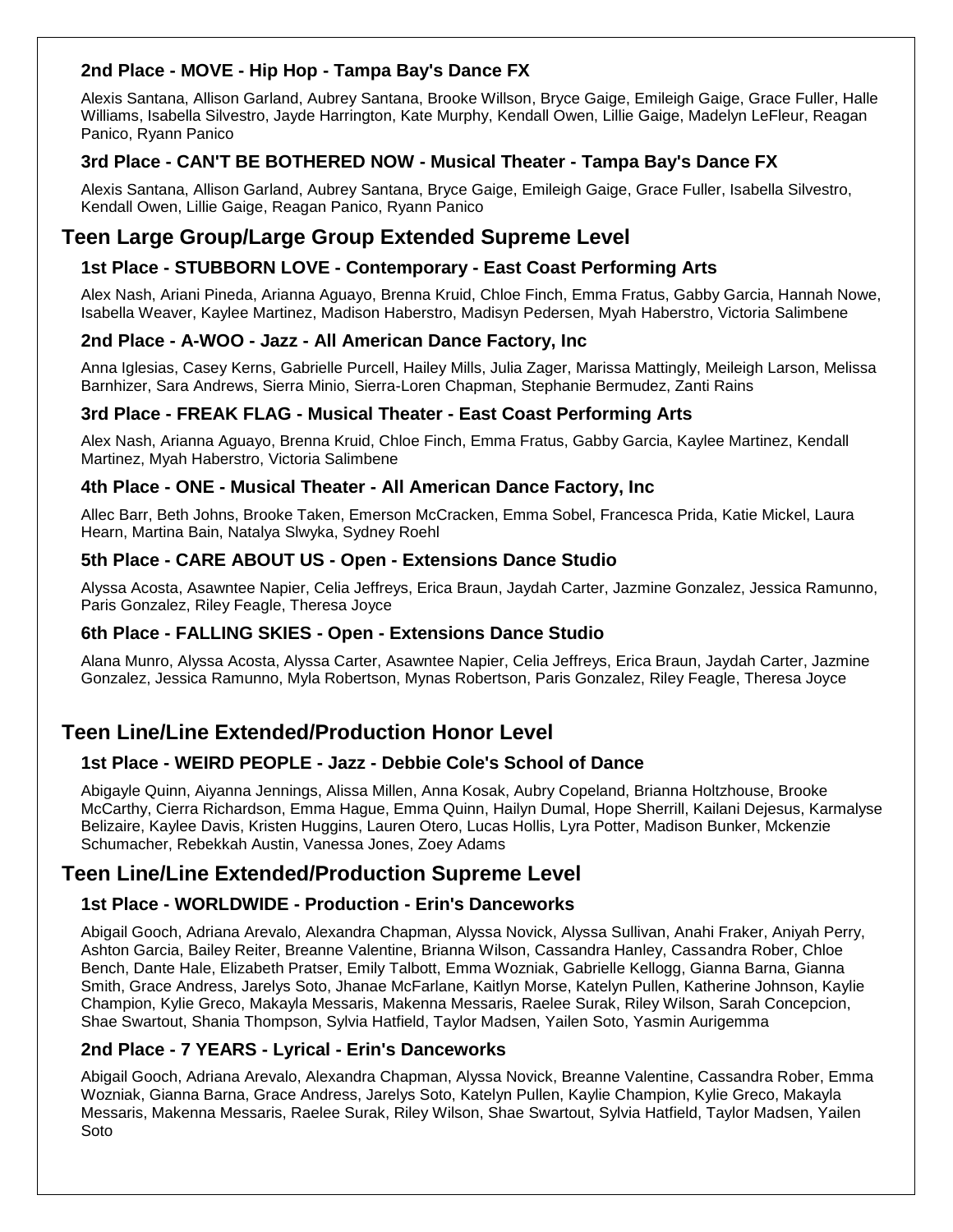#### **3rd Place - FEMBOTS - Hip Hop - Erin's Danceworks**

Abigail Gooch, Adriana Arevalo, Alexandra Chapman, Alyssa Novick, Bailey Reiter, Breanne Valentine, Brianna Wilson, Cassandra Hanley, Cassandra Rober, Emma Wozniak, Gianna Barna, Grace Andress, Jhanae McFarlane, Kaitlyn Morse, Katelyn Pullen, Makayla Messaris, Makenna Messaris, Raelee Surak, Shae Swartout, Taylor Madsen, Yailen Soto

#### **4th Place - WHAT IS JAZZ - Tap - Erin's Danceworks**

Allessandra Belknap, Anahi Fraker, Ava Melton, Bailey Reiter, Breanne Valentine, Brianna Wilson, Chloe Bench, Emma Wozniak, Gabrielle Kellogg, Gianna Barna, Jarelys Soto, Jazlyn Brown, Kalealani Nicolini, Karmen Montoya, Katelyn Pullen, Katherine Johnson, Kaylie Champion, Logan Hatfield, Mikayla Wilson, Nikki Brannigan, Raelee Surak, Shania Thompson, Sylvia Hatfield, Yailen Soto, Yasmin Aurigemma

#### **5th Place - DUST IN THE WIND - Contemporary - Erin's Danceworks**

Addison Boehmer, Allessandra Belknap, Alyssa Melko, Alyssa Sullivan, Anahi Fraker, Ashton Garcia, Ava Kruszynski, Ava Melton, Bailey Reiter, Brianna Wilson, Cassandra Hanley, Clara Varner, Dante Hale, Ella Wozniak, Emily Talbott, Gabrielle Kellogg, Hailey Cooper, Haylie Erb, Jazlyn Brown, Jhanae McFarlane, Kaitlyn Morse, Kalealani Nicolini, Karmen Montoya, Katherine Johnson, Kylee Peters, Lindsey Holmes, Logan Hatfield, Maggy Fisher, Mikayla Wilson, Nikki Brannigan, Reese Howard, Sarah Concepcion, Savana McCrossan, Savannah Knight, Shania Thompson, Yasmin Aurigemma

## **Senior Solo Honor Level**

**1st Place - Lauren Otero - Open - Debbie Cole's School of Dance**

**2nd Place - Emileigh Gaige - Tap - Tampa Bay's Dance FX**

**3rd Place - Star Holmes - Open - Debbie Cole's School of Dance**

**4th Place - Aiyanna Jennings - Lyrical - Debbie Cole's School of Dance**

**5th Place - Yvette Helm - Contemporary - Suncoast School of the Arts**

**6th Place - Jazmine Gonzalez - Lyrical - Extensions Dance Studio**

**7th Place - Alyssa Carter - Musical Theater - Extensions Dance Studio**

#### **Senior Solo Supreme Level**

**1st Place - Maddie Obregon - Lyrical - All American Dance Factory, Inc**

**2nd Place - Anna Bermudez - Contemporary - All American Dance Factory, Inc**

**3rd Place - Julia Shugart - Contemporary - All American Dance Factory, Inc**

**4th Place - Marina Perez - Contemporary - All American Dance Factory, Inc**

**5th Place - Omar Brito - Contemporary - All American Dance Factory, Inc**

**6th Place - Olivia Miller - Jazz - All American Dance Factory, Inc**

**7th Place - Gabrielle Purcell - Lyrical - All American Dance Factory, Inc**

**8th Place - Anna Iglesias - Lyrical - All American Dance Factory, Inc**

**9th Place - Taylor Madsen - Jazz - Erin's Danceworks**

**10th Place - Abigail Gooch - Contemporary - Erin's Danceworks**

## **Honor Level Special Awards**

**Miss Tribute 2nd Runner Up (Senior)**

**Emileigh Gaige - Tampa Bay's Dance FX**

**Miss Tribute 1st Runner Up (Senior)**

**Star Holmes - Debbie Cole's School of Dance**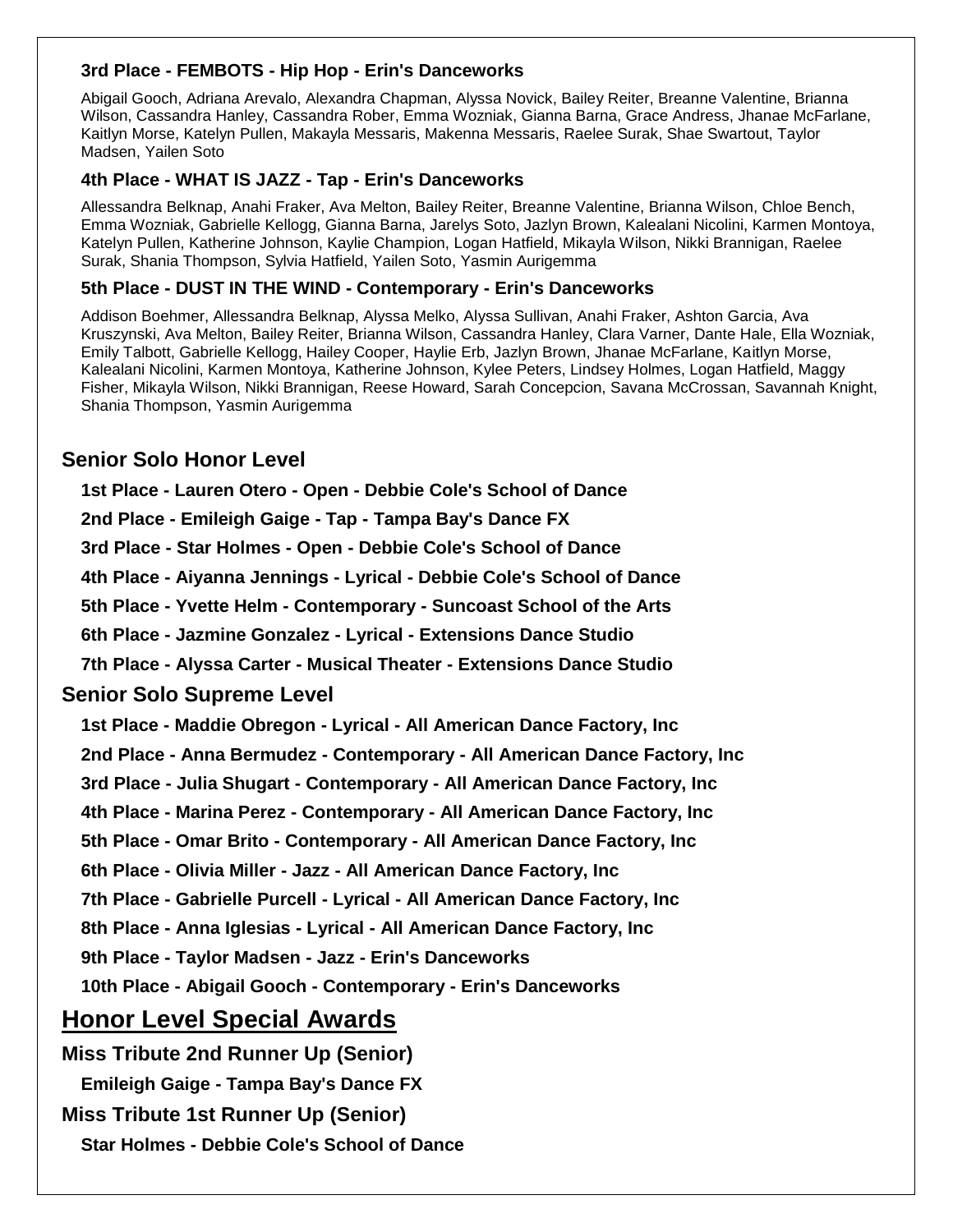**Miss Tribute Winner (Senior) Lauren Otero - Debbie Cole's School of Dance Costume 2nd Runner Up (Senior) Aiyanna Jennings - Debbie Cole's School of Dance Costume 1st Runner Up (Senior) Yvette Helm - Suncoast School of the Arts Costume Winner (Senior) Star Holmes - Debbie Cole's School of Dance Supreme Level Special Awards Mr. Tribute 2nd Runner Up (Senior) Ashton Garcia - Erin's Danceworks Mr. Tribute 1st Runner Up (Senior) Alex Nash - East Coast Performing Arts Mr. Tribute Winner (Senior) Omar Brito - All American Dance Factory, Inc Miss Tribute 2nd Runner Up (Senior) Abigail Gooch - Erin's Danceworks Miss Tribute 1st Runner Up (Senior) Anna Bermudez - All American Dance Factory, Inc Miss Tribute Winner (Senior) Maddie Obregon - All American Dance Factory, Inc Costume 2nd Runner Up (Senior) Maddie Obregon - All American Dance Factory, Inc Costume 1st Runner Up (Senior) Kaylee Martinez - East Coast Performing Arts Costume Winner (Senior) Gabby Garcia - East Coast Performing Arts Senior Small Group/Small Group Extended Honor Level 1st Place - EXPECTATIONS - Contemporary - Tampa Bay's Dance FX** Alexis Santana, Allison Garland, Brooke Willson, Bryce Gaige, Emileigh Gaige, Grace Fuller **2nd Place - LIL WICKED - Open - Extensions Dance Studio** Jazmine Gonzalez, Paris Gonzalez, Riley Feagle, Theresa Joyce **3rd Place - RULE THE WORLD - Open - Extensions Dance Studio** Alyssa Carter, Asawntee Napier, Jazmine Gonzalez, Paris Gonzalez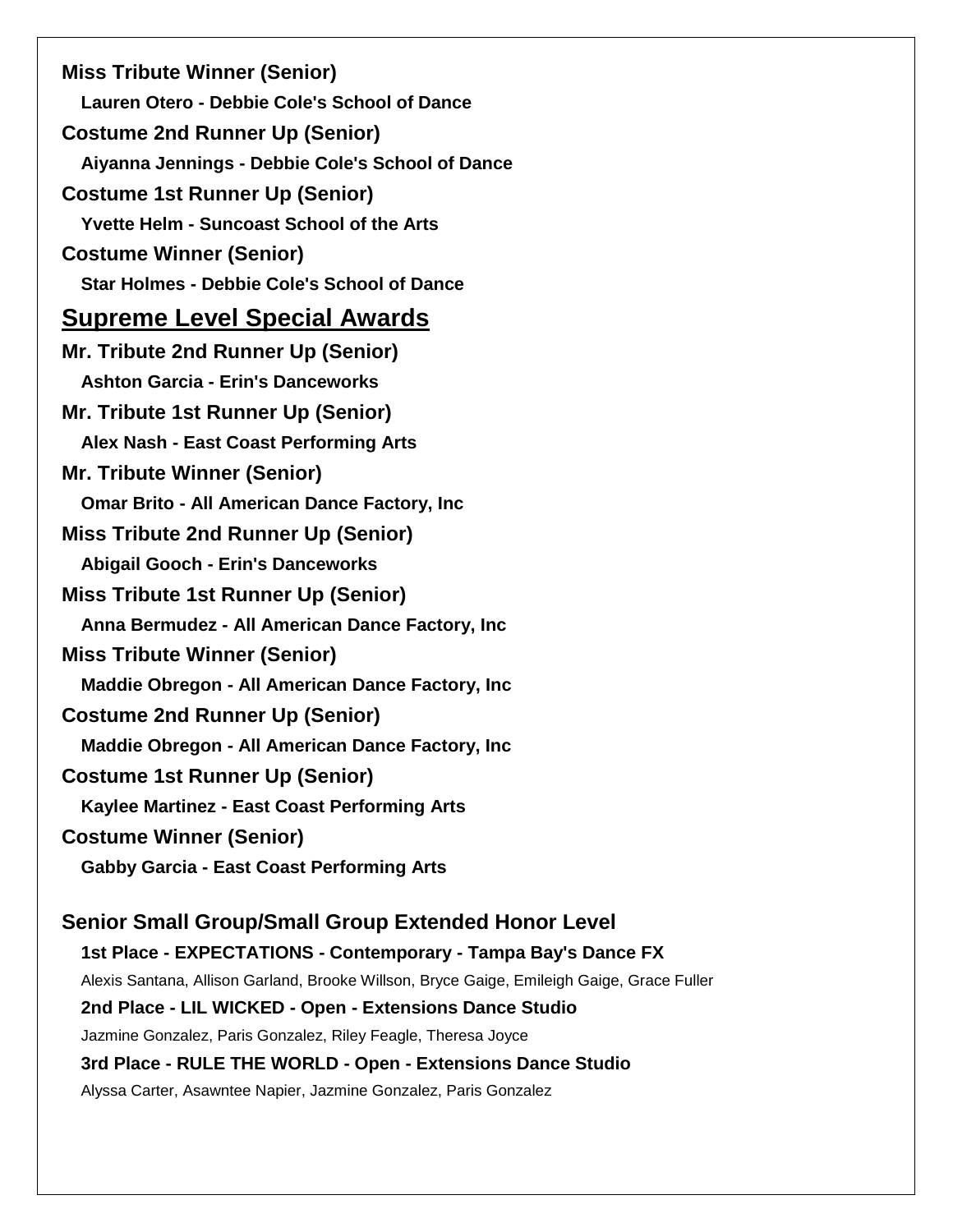## **Senior Small Group/Small Group Extended Supreme Level**

#### **1st Place - HEARTLESS - Open - All American Dance Factory, Inc**

Anna Bermudez, Erika Hanzelka, Maddie Obregon, Marina Perez, Morgan Davis, Olivia Miller, Omar Brito

#### **2nd Place - UNDER PRESSURE - Tap - All American Dance Factory, Inc**

Alessa Gore, Erika Hanzelka, Hailey Mills, Maddie Obregon, Marina Perez, Olivia Miller, Omar Brito

### **3rd Place - WHAT WEIGHS US DOWN - Contemporary - Erin's Danceworks**

Abigail Gooch, Alexandra Chapman, Cassandra Rober, Grace Andress, Makayla Messaris, Makenna Messaris, Riley Wilson, Shae Swartout, Taylor Madsen

#### **4th Place - MONEY - Musical Theater - Erin's Danceworks**

Alyssa Sullivan, Ashton Garcia, Cassandra Hanley, Dante Hale, Emily Talbott, Gabrielle Kellogg, Jhanae McFarlane, Kaitlyn Morse, Sarah Concepcion

### **5th Place - GLAM - Jazz - Extensions Dance Studio**

Erica Braun, Jessica Ramunno, Mynas Robertson, Paris Gonzalez, Riley Feagle

## **Senior Large Group/Large Group Extended Supreme Level**

### **1st Place - ZITAROSSA - Open - All American Dance Factory, Inc**

Anna Bermudez, Anna Iglesias, Erika Hanzelka, Gabrielle Purcell, Hailey Mills, Julia Shugart, Maddie Obregon, Marina Perez, Morgan Davis, Olivia Miller, Omar Brito, Sara Andrews, Sierra-Loren Chapman, Stephanie Bermudez

#### **2nd Place - LUMINOUS - Contemporary - All American Dance Factory, Inc**

Anna Bermudez, Erika Hanzelka, Gabrielle Purcell, Hailey Mills, Julia Shugart, Maddie Obregon, Marina Perez, Morgan Davis, Olivia Miller, Sara Andrews, Sierra-Loren Chapman

#### **3rd Place - BREATHE - Lyrical - All American Dance Factory, Inc**

Anna Bermudez, Erika Hanzelka, Gabrielle Purcell, Hailey Mills, Julia Shugart, Maddie Obregon, Marina Perez, Morgan Davis, Olivia Miller, Sara Andrews, Sierra-Loren Chapman

#### **4th Place - HICCUP - Jazz - All American Dance Factory, Inc**

Anna Bermudez, Erika Hanzelka, Hailey Mills, Maddie Obregon, Marina Perez, Morgan Davis, Olivia Miller, Omar Brito, Sara Andrews, Sierra Minio, Sierra-Loren Chapman, Stephanie Bermudez

#### **5th Place - TOO DARN HOT - Musical Theater - All American Dance Factory, Inc**

Anna Bermudez, Anna Iglesias, Casey Kerns, Erika Hanzelka, Gabrielle Purcell, Hailey Mills, Julia Zager, Maddie Obregon, Marina Perez, Meileigh Larson, Melissa Barnhizer, Olivia Miller, Omar Brito, Sara Andrews, Sierra Minio, Sierra-Loren Chapman, Stephanie Bermudez, Zanti Rains

#### **6th Place - BODY LANGUAGE - Jazz - Erin's Danceworks**

Abigail Gooch, Adriana Arevalo, Alexandra Chapman, Alyssa Novick, Cassandra Rober, Grace Andress, Makayla Messaris, Makenna Messaris, Riley Wilson, Shae Swartout, Taylor Madsen

#### **7th Place - HELIUM - Contemporary - Erin's Danceworks**

Abigail Gooch, Adriana Arevalo, Alexandra Chapman, Alyssa Novick, Cassandra Rober, Grace Andress, Makayla Messaris, Makenna Messaris, Riley Wilson, Shae Swartout, Taylor Madsen

#### **8th Place - IT'S GOING DOWN - Hip Hop - All American Dance Factory, Inc**

Ava Hanzelka, Erika Hanzelka, Hailey Mills, Isabella Lehmana, Julia Zager, Maddie Obregon, Marina Perez, Marissa Mattingly, Melissa Barnhizer, Olivia Miller, Omar Brito, Sierra Minio, Sophie Ung, Stephanie Bermudez, Valeria Salazar

#### **9th Place - NIGHTMARE - Modern - Erin's Danceworks**

Abigail Gooch, Adriana Arevalo, Alexandra Chapman, Alyssa Novick, Cassandra Rober, Grace Andress, Makayla Messaris, Makenna Messaris, Riley Wilson, Shae Swartout, Taylor Madsen